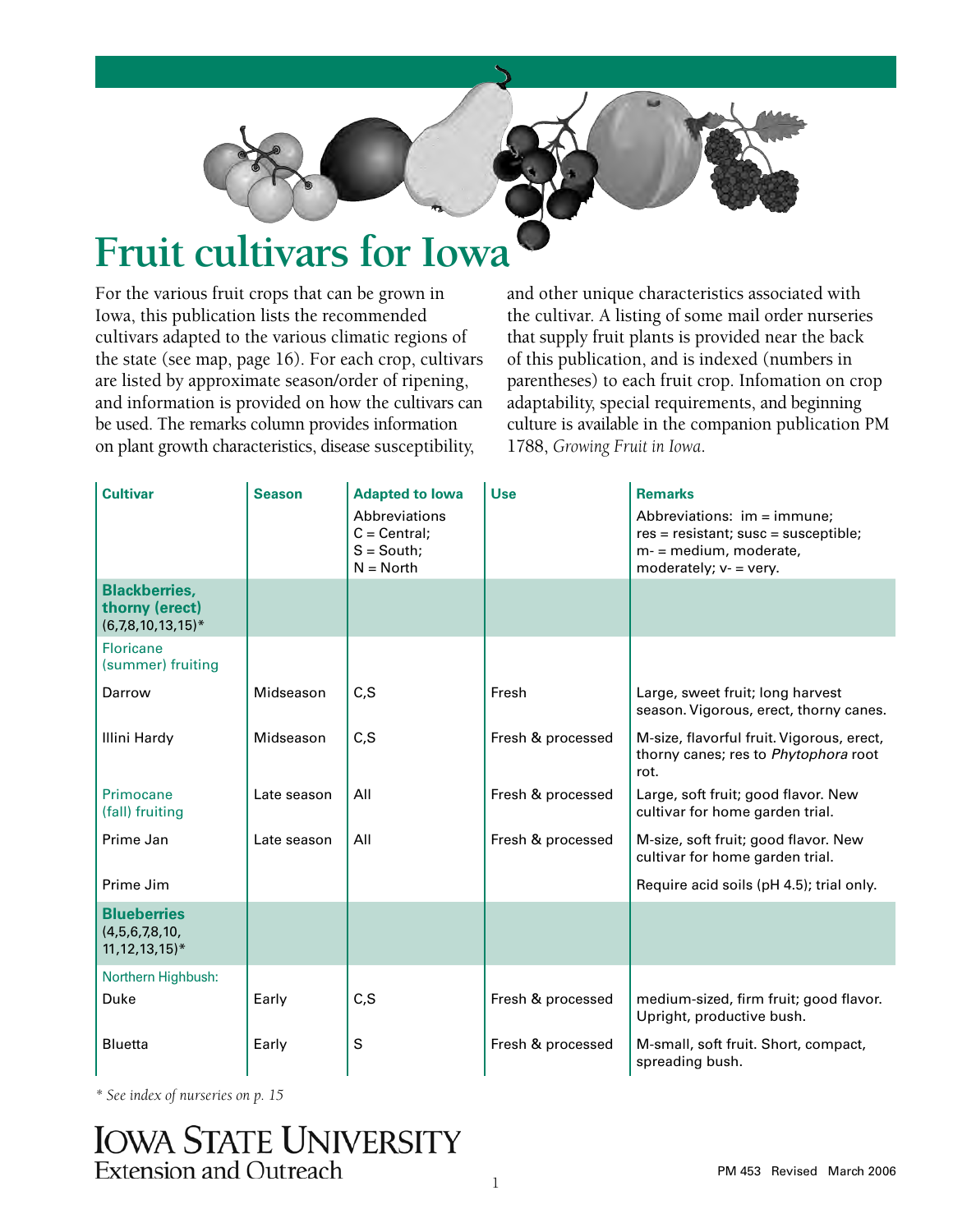| <b>Cultivar</b>                                                  | <b>Season</b>          | <b>Adapted to lowa</b> | <b>Use</b>                             | <b>Remarks</b>                                                                                                                      |
|------------------------------------------------------------------|------------------------|------------------------|----------------------------------------|-------------------------------------------------------------------------------------------------------------------------------------|
| Patriot                                                          | Early                  | All                    | Fresh & processed                      | M-large, firm fruit; v-good flavor. M-size,<br>low growing bush; more tolerant of heavier<br>soils; m-res to Phytophthora root rot. |
| Bluejay                                                          | Early                  | All                    | Fresh & processed                      | M-large, firm fruit; mild flavor. Upright,<br>slightly spreading bush.                                                              |
| Blueray                                                          | Midseason              | All                    | Fresh & processed                      | Large, firm fruit; v-good flavor. Upright,<br>spreading bush.                                                                       |
| Bluecrop                                                         | Midseason              | All                    | Fresh & processed                      | Large, v-firm fruit; v-good flavor.<br>Vigorous, upright, spreading bush; M-res<br>to viruses, mummy berry & powdery<br>mildew.     |
| Toro                                                             | Midseason              | All                    | Fresh & processed                      | Large, firm fruit; good flavor. Vigorous,<br>upright bush.                                                                          |
| Coville                                                          | Late                   | S                      | Fresh & processed                      | V-large, firm fruit; V-good flavor.<br>M-upright bush; self-unfruitful.                                                             |
| Rubel                                                            | Late                   | All                    | Processed & fresh                      | Small, firm fruit; v-good flavor. Vigorous,<br>upright bush; foliage develops fall color<br>suitable for landscaping.               |
| Jersey                                                           | Late                   | C, S                   | Fresh & processed                      | M-small, firm fruit. Vigorous, upright bush.                                                                                        |
| Elliott                                                          | Very late              | C, S                   | Fresh & processed                      | M-small, v-firm fruit; keeps well.<br>Vigorous, upright bush.                                                                       |
| Half-highs:<br>Polaris                                           | E-midseason            | All                    | Fresh & processed                      | Medium sized firm fruit; very good flavor.<br>M-vigorous 3 foot, slightly spreading<br>bush.                                        |
| Northblue<br>Northcountry                                        | Midseason<br>Midseason | All<br>All             | Fresh & processed<br>Fresh & processed | M-small, firm fruit; v-good flavor.<br>Vigorous, 2-3 ft bush.<br>M-small, soft fruit. M-vigor, 3 foot bush.                         |
| Northland                                                        | Midseason              | All                    | Fresh & processed                      | M-small, v-soft fruit. Bush grows up to 4<br>feet with flexible canes.                                                              |
| Northsky                                                         | Midseason              | All                    | Fresh & processed                      | Small, firm fruit; v-good flavor. Bush less<br>than 2 feet with dense branching.                                                    |
| St. Cloud                                                        | Midseason              | All                    | Fresh & processed                      | M-small, firm fruit; excellent flavor. 4 foot<br>bush.                                                                              |
| <b>Currants</b><br>(4, 5, 6, 8, 10, 11)<br>$12, 14$ <sup>*</sup> |                        |                        |                                        | Cultivars listed exhibit good resistance<br>to white pine blister rust. $PM =$ powdery<br>mildew.                                   |
| Red:<br>Perfection                                               | Early                  | All                    | Jelly & jam                            | Large, flavorful fruit. Vigorous bush with<br>brittle canes; productive.                                                            |
| Cherry                                                           | Midseason              | All                    | Fresh & processed                      | Large, tart fruit; difficult to pick. Vigorous,<br>spreading bush; m-productive.                                                    |
| Wilder                                                           | Midseason              | All                    | Jelly & jam                            | Large, mild-flavored fruit. Bush requires<br>heavy pruning; anthracnose res.                                                        |
| <b>Red Lake</b>                                                  | Late                   | All                    | Jelly & jam                            | Large, dark red, flavorful fruit. Upright,<br>M-vigorous bush; PM susc; v-productive.                                               |
| White:<br>White Imperial                                         | Early                  | All                    | Jelly & jam                            | M-large, v-flavorful fruit in large clusters.<br>Spreading bush.                                                                    |
| Primus                                                           | Midseason              | All                    | Jelly & Jam                            | M-large, v-flavorful fruit. Compact,<br>upright bush; PM res.                                                                       |
| Black:<br><b>Ben Sarek</b>                                       | Early                  | All                    | Processed                              | Large, flavorful fruit. Compact bush with<br>medium vigor.                                                                          |
| Consort                                                          | Midseason              | All                    | Processed                              | M-size fruit; strong flavor. PM m-susc.                                                                                             |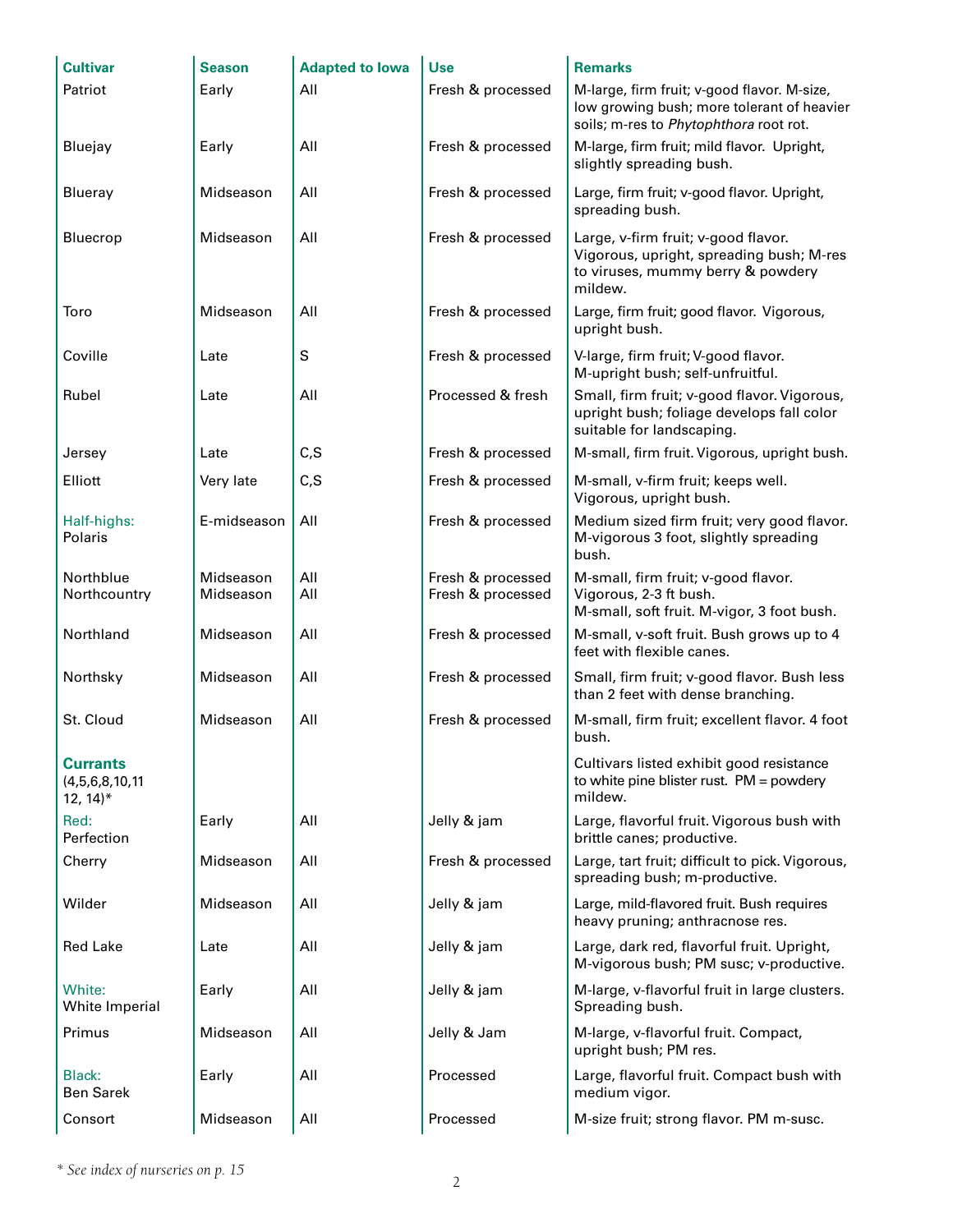| <b>Cultivar</b>                                               | <b>Season</b> | <b>Adapted to lowa</b> | <b>Use</b>        | <b>Remarks</b>                                                                                                                                                                                                                                                                                                                      |
|---------------------------------------------------------------|---------------|------------------------|-------------------|-------------------------------------------------------------------------------------------------------------------------------------------------------------------------------------------------------------------------------------------------------------------------------------------------------------------------------------|
| Crusader                                                      | Midseason     | All                    | Processed         | Large fruit. Self-unfruitful; productive<br>with another cultivar.                                                                                                                                                                                                                                                                  |
| Crandall                                                      | Late          | All                    | Fresh & processed | Large fruit; ripen uneven for long harvest<br>season; productive. Immune to cane<br>blight.                                                                                                                                                                                                                                         |
| <b>Gooseberries</b><br>$(4,5,6,8,10,11, 14)^*$                |               |                        |                   | Cultivars listed exhibit good resistance<br>to white pine blister rust. $PM = power$<br>mildew                                                                                                                                                                                                                                      |
| Welcome                                                       | Early         | All                    | Pie & jam         | M-size, red fruit; good flavor. Spreading<br>bush; few spines; productive; relatively<br>free of disease.                                                                                                                                                                                                                           |
| Colossal                                                      | Midseason     | All                    | Pie & jam         | V-large, green fruit; average flavor.<br>Vigorous, spiny bush; PM res.                                                                                                                                                                                                                                                              |
| Hinnonmaki Red                                                | Midseason     | All                    | Fresh & processed | M-size, red, flavorful fruit. Low-growing<br>bush; PM res.                                                                                                                                                                                                                                                                          |
| Invicta                                                       | Midseason     | All                    | Pie & jam         | V-large, green fruit; average flavor;<br>productive. PM res.                                                                                                                                                                                                                                                                        |
| Lepaa Red                                                     | Midseason     | All                    | Pie & jam         | Small, red fruit; good flavor. Spiny bush;<br>PM & leaf spot res.                                                                                                                                                                                                                                                                   |
| Pixwell                                                       | Midseason     | All                    | Pie & jam         | Small, red fruit borne in clusters; fair<br>flavor. Few spines; PM res; productive.                                                                                                                                                                                                                                                 |
| Poorman                                                       | Midseason     | All                    | Fresh & processed | M-large, red, flavorful fruit. Vigorous<br>bush; few spines; PM res.                                                                                                                                                                                                                                                                |
| <b>Grapes</b><br>(4,5,6,8,10,11,<br>$12, 14, 15$ <sup>*</sup> |               |                        |                   | Most cultivars are susceptible to 2,4-D<br>drift. Anth = Anthracnose; $DM =$ downy<br>mildew; $PM =$ powdery mildew; $BlkR =$<br>black rot; BunR = bunch rot; Cu = copper; S<br>= sulfur. For more information on grape<br>cultivars, refer to the ISU Viticulture<br>Home Page: https://www.extension.<br>iastate.edu/viticulture/ |
| Valiant                                                       | Very early    | All                    | Fresh & processed | American hybrid. Compact, well-<br>formed clusters; excellent for juice. Vine<br>vigorous; productive; v-hardy.                                                                                                                                                                                                                     |
| Beta                                                          | Early         | All                    | Processed         | American hybrid. M-small, filled clusters;<br>m-small, somewhat acid berries. Vine<br>v-hardy; good disease resistance; 2,4-D<br>tolerant. For juice & jelly.                                                                                                                                                                       |
| <b>Buffalo</b>                                                | Early         | All                    | Fresh & processed | American type. M-large, well-filled<br>clusters; large berries; distinctive flavor.<br>Vine vigorous, hardy.                                                                                                                                                                                                                        |
| <b>Marechal Foch</b>                                          | Early         | C, S                   | Wine              | (Foch) French hybrid. Small clusters &<br>berries. Vine vigorous; low productivity,<br>hardy; DM & BunR m-res; BlkR & PM<br>m-susc; S sensitive.                                                                                                                                                                                    |
| Fredonia                                                      | Early         | All                    | Fresh & processed | American type. M-size, compact clusters;<br>m-large berries. Vine vigorous, hardy;<br>BunR m-res; BlkR & PM m-susc; Anth,<br>DM v-susc.                                                                                                                                                                                             |
| Mars                                                          | Early         | C, S                   | Fresh             | Seedless cultivar. M-size, well-filled<br>clusters, large berries; v-good quality,<br>hangs well on vine, can be harvested<br>when berry color is red. Vine vigorous;<br>Anth, BlkR, DM & PM m-res.                                                                                                                                 |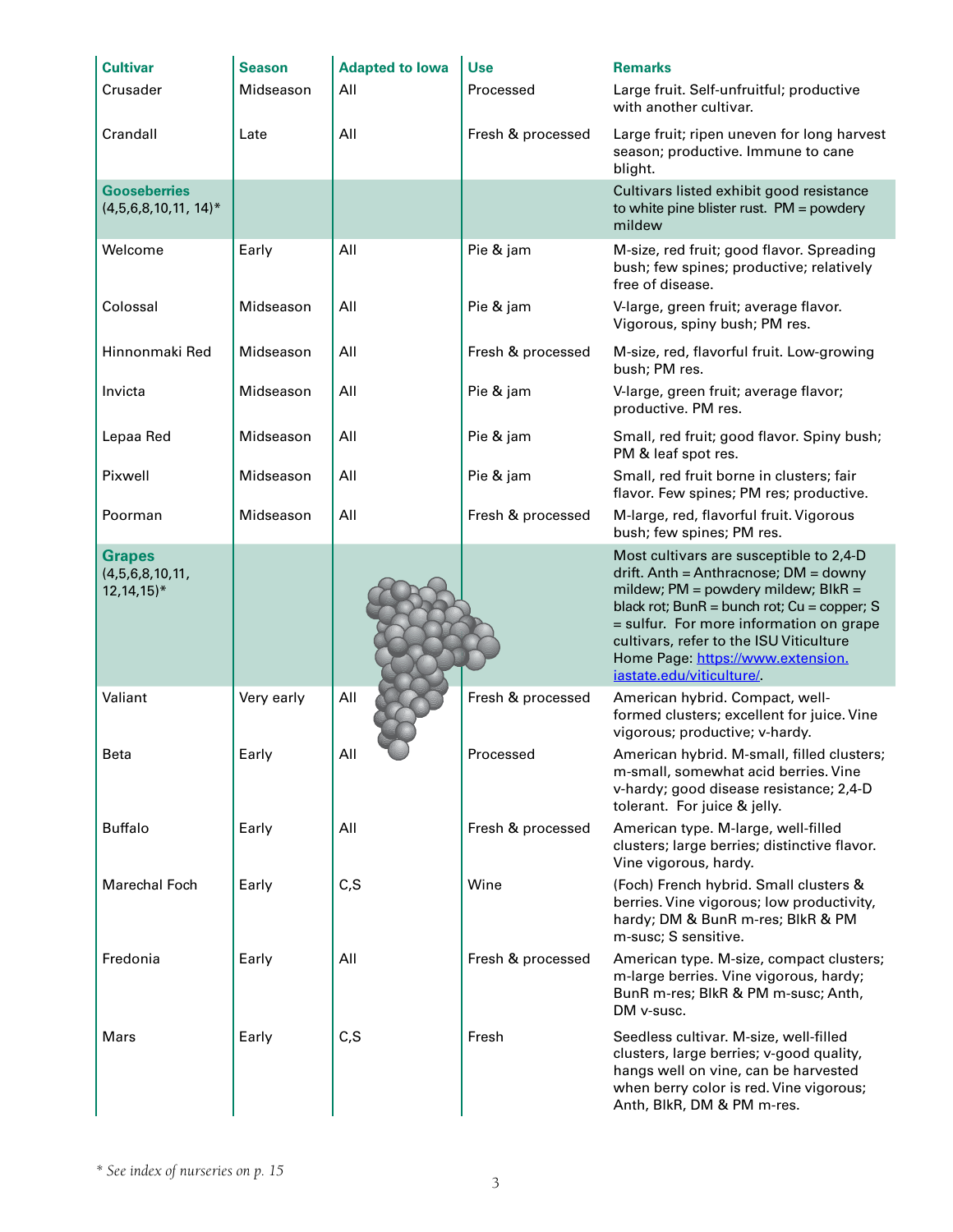| <b>Cultivar</b>  | <b>Season</b> | <b>Adapted to lowa</b> | <b>Use</b>        | <b>Remarks</b>                                                                                                                                                                                        |
|------------------|---------------|------------------------|-------------------|-------------------------------------------------------------------------------------------------------------------------------------------------------------------------------------------------------|
| St. Croix        | Early         | All                    | Wine              | French hybrid. M-small clusters, m-large<br>berries. Vine vigorous; v-hardy; DM, PM<br>BunR m-susc; 2,4-D m-tolerant.                                                                                 |
| Van Buren        | Early         | All                    | Fresh & wine      | American type. M-small clusters; poor<br>keeping quality. Vine vigorous, hardy; DM<br>v-susc.                                                                                                         |
| <b>Baco Noir</b> | Midseason     | $\mathsf S$            | Wine              | (Baco 1) French hybrid. Small, compact<br>clusters. Vine vigorous, m-hardy;<br>productive if pruned long (kniffen<br>system); DM m-res; PM & BunR m-susc;<br>BlkR v-susc. For trial in C-IA.          |
| <b>Bath</b>      | Midseason     | All                    | Fresh             | American type. M-size, compact clusters;<br>m-size berries. Vine vigorous, hardy;<br>productive.                                                                                                      |
| Bluebell         | Midseason     | All                    | Fresh & processed | American type. Large berries. Vine<br>vigorous, v-hardy.                                                                                                                                              |
| de Chaunac       | Midseason     | $\mathsf S$            | Wine              | French hybrid. M-large, somewhat loose<br>clusters. Vine vigorous, m-hardy; BlkR &<br>BunR m-res; DM & PM m-susc; S sensitive;<br>2,4-D m-tolerant. For trial in C-IA.                                |
| Frontenac        | Midseason     | All                    | Wine              | French hybrid. Medium sized clusters,<br>medium sized berries. Vine v-vigorous,<br>v-hardy; DM m-res; BlkR, BunR, PM<br>m-susc; 2,4-D tolerant.                                                       |
| Jupiter          | Midseason     | S                      | Fresh             | New seedless cultivar, for trial. Large<br>clusters w/ m-large berries. Vine<br>m-vigorous, m-hardy; PM & DM susc,<br>BlkR m-susc. For trial in C-IA.                                                 |
| Concord          | Late          | C, S                   | Fresh & processed | American type. M-size, well-filled clusters;<br>M-size berries. Vine vigorous, hardy; DM<br>& BunR res; PM m-susc; BlkR v-susc; S<br>sensitive; v-susc to 2,4-D.                                      |
| Seedless Concord | Late          | C, S                   | Fresh & processed | Seedless mutation of Concord.                                                                                                                                                                         |
| Steuben          | Late          | All                    | Fresh & wine      | American type. M-size clusters; sweet,<br>aromatic flavor; keeps well. Vine<br>vigorous, hardy; productive; DM, PM<br>and BunR m-res; BlkR m-susc. May not<br>mature in N-IA.                         |
| Red:<br>Canadice | Early         | S                      | Fresh             | Seedless cultivar. Large, compact<br>clusters; m-size berries. Vine vigorous,<br>m-hardy; PM m-res; DM & BunR m-susc;<br>BlkR v-susc. For trial in C-IA.                                              |
| Reliance         | Early         | C, S                   | Fresh             | Seedless cultivar. Large, well-filled<br>clusters; m-large, sweet berries. Vine<br>vigorous, m-hardy but has performed<br>well at Ames; productive; BunR m-res;<br>PM m-susc; Anth, DM & BlkR v-susc. |
| Swenson Red      | Early         | All                    | Fresh             | American hybrid. M-size, loose clusters;<br>large, flavorful berries; keeps well. Vine<br>vigorous, hardy; DM & PM v-susc.                                                                            |
| Delaware         | Midseason     | All                    | Wine              | American type. Small, compact clusters;<br>small, sweet berries; keeps well. Vine<br>m-vigorous, hardy; BunR m-res; BlkR &<br>PM m-susc; DM v-susc.                                                   |
| Vanessa          | Midseason     | S                      | Fresh             | Seedless cultivar. M-size, compact<br>clusters; large, crisp berries. Vine<br>vigorous, m-hardy; BunR m-res; DM &<br>PM m-susc; BlkR v-susc ; 2,4-D v-susc.<br>For trial in C-IA.                     |
|                  |               |                        |                   |                                                                                                                                                                                                       |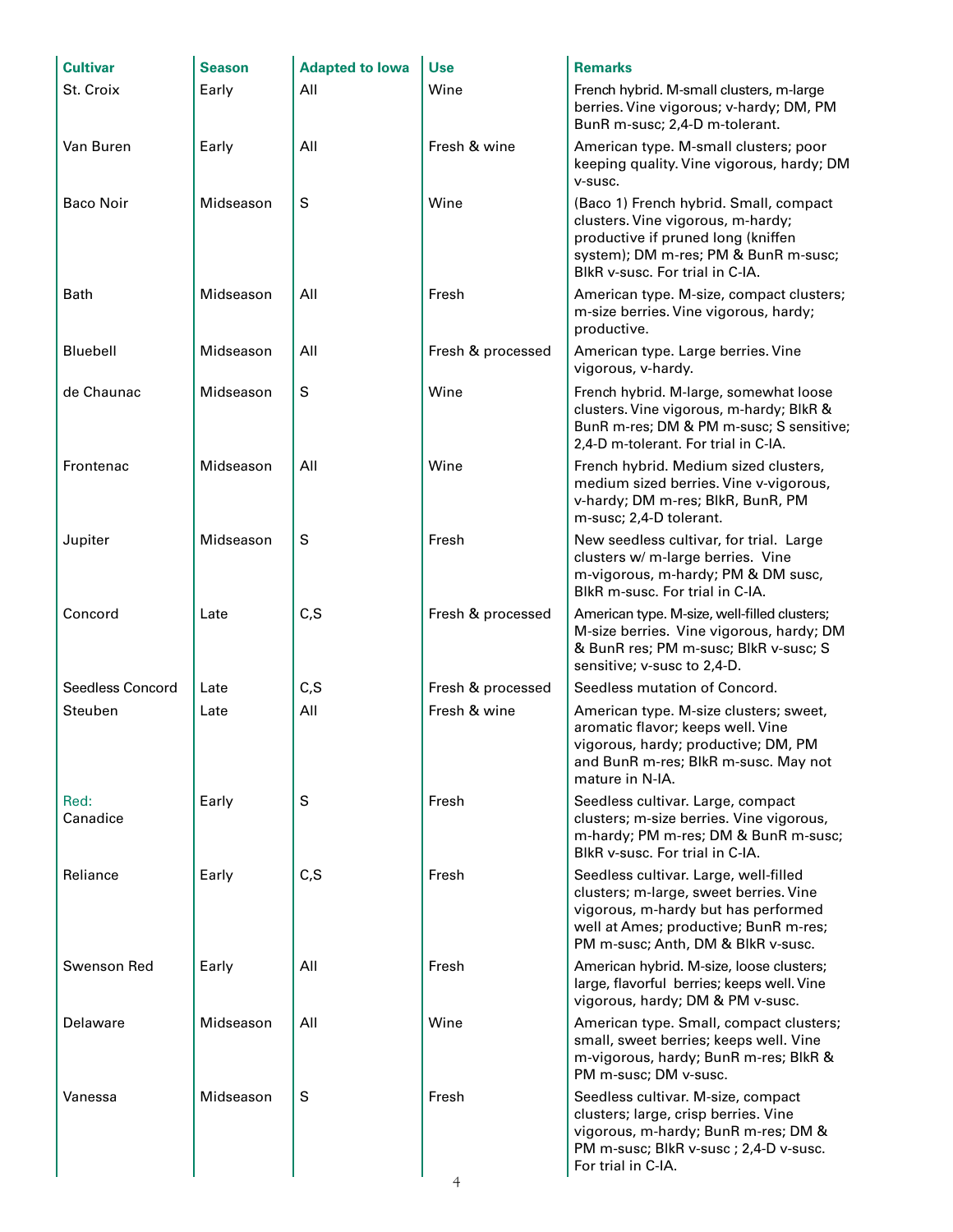| <b>Cultivar</b>                                                      | <b>Season</b> | <b>Adapted to lowa</b> | <b>Use</b>        | <b>Remarks</b>                                                                                                                                                                                                                     |
|----------------------------------------------------------------------|---------------|------------------------|-------------------|------------------------------------------------------------------------------------------------------------------------------------------------------------------------------------------------------------------------------------|
| Catawba                                                              | Late          | S                      | Wine & processed  | American type. Large, well-filled clusters;<br>m-size berries; excellent quality; keeps<br>well. Vine vigorous, hardy; productive;<br>BunR m-res; PM m-susc; BlkR & DM<br>v-susc; Cu m-susc. For trial, may not<br>mature in C-IA. |
| <b>CWhite:</b><br>Aurore                                             | Early         | S                      | Wine              | French hybrid. Large, loose clusters;<br>large berries; foxy flavor. Low vigor<br>vine, m-hardy; productive if pruned long<br>(kniffen system); DM & PM m-susc; BlkR &<br>BunR v-susc; Cu m-susc. For trial in C-IA.               |
| <b>Edelweiss</b>                                                     | Early         | All                    | Fresh & wine      | American hybrid. Large, loose clusters;<br>m-size berries; fruity labrusca flavor; poor<br>keeping quality. Vine vigorous, hardy;<br>productive; good disease resistance,<br>Anth & PM m-susc; 2,4-D m-tolerant.                   |
| Himrod                                                               | Early         | S                      | Fresh             | Seedless cultivar. Large, poorly filled<br>clusters; small, juicy berries. Vine<br>vigorous, m-hardy; low productivity; DM<br>& BunR m-res; BlkR & PM m-susc.                                                                      |
| La Crescent                                                          | Early         | All                    | Wine              | New French hybrid cultivar. Vine<br>m-vigorous, v-hardy; DM & BunR m-res;<br>BlkR & DM m-susc; 2,4-D m-tolerant. For<br>trial.                                                                                                     |
| La Crosse                                                            | Early         | All                    | Wine              | French hybrid. M-small clusters, m-size<br>berries. Vine v-vigorous, hardy; BlkR &<br>BunR susc, DM, & PM m-susc;<br>2,4-D tolerant.                                                                                               |
| Marquis                                                              | Midseason     | S                      | Fresh             | Seedless cultivar. Large clusters; V-large<br>berries. Vine m-vigorous, m-hardy; BlkR<br>m-res; Anth, DM & PM v-susc.                                                                                                              |
| Niagara                                                              | Late          | S                      | Fresh & processed | American type. M-large, well-filled<br>clusters; large berries; excellent for wine.<br>Vine m-vigorous, m-hardy; BunR res; PM<br>& Anth m-susc; BlkR & DM v-susc; Cu<br>m-res. For trial in C-IA.                                  |
| <b>Jostaberries</b><br>$(5,6,8,10,11,14)^*$                          |               |                        |                   | Cross between gooseberry and black<br>current.                                                                                                                                                                                     |
| Josta                                                                | Midseason     | All                    | Fresh & processed | V-large, nearly black fruit; bush<br>v-vigorous. Good resistance to white pine<br>blister rust.                                                                                                                                    |
| <b>Raspberries</b><br>(3,4,5,6,7,8,<br>$10, 11, 12, 13$ <sup>*</sup> |               |                        |                   | Phy = $Phytophthora$ root rot; PM =<br>powdery mildew; Anth = anthracnose.                                                                                                                                                         |
| <b>Black, Floricane</b><br>(summer) fruiting:                        |               |                        |                   |                                                                                                                                                                                                                                    |
| Jewel                                                                | Early         | S                      | Fresh & processed | Large, firm fruit; v-good flavor. Canes<br>vigorous, erect; Anth res; PM susc.                                                                                                                                                     |
| Allen                                                                | Early         | $\mathsf S$            | Fresh & processed | V-large fruit; mild flavor. Canes vigorous;<br>some PM res.                                                                                                                                                                        |
| <b>Black Hawk</b>                                                    | Midseason     | C, S                   | Fresh & processed | M-large, firm fruit. Vigorous canes; Anth<br>res. Hardiest cultivar.                                                                                                                                                               |
| <b>Bristol</b>                                                       | Midseason     | C, S                   | Fresh & processed | M-large, firm fruit. Vigorous canes; PM<br>res; Anth susc.                                                                                                                                                                         |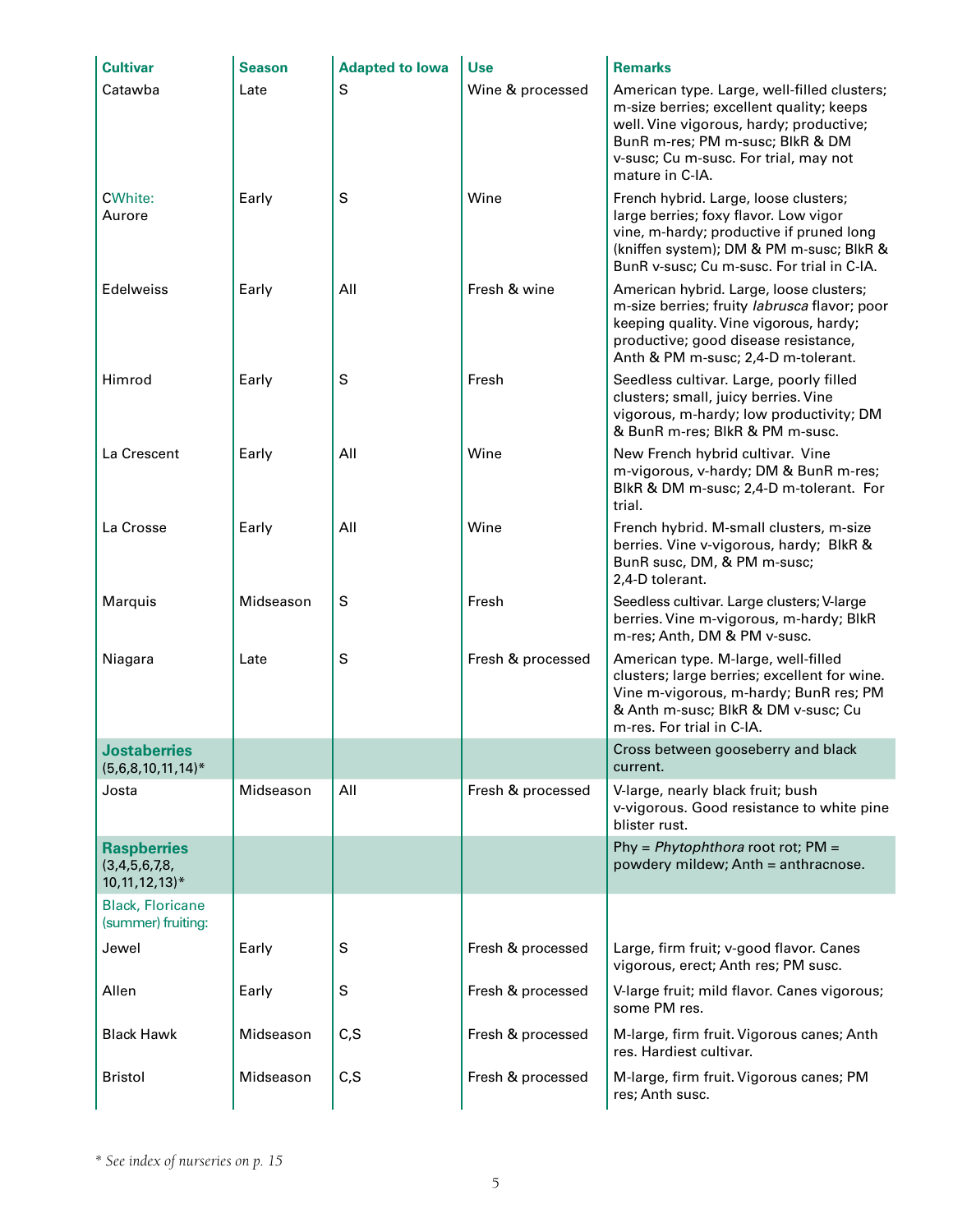| <b>Cultivar</b>                      | <b>Season</b> | <b>Adapted to lowa</b> | <b>Use</b>        | <b>Remarks</b>                                                                                                                                  |
|--------------------------------------|---------------|------------------------|-------------------|-------------------------------------------------------------------------------------------------------------------------------------------------|
| Logan                                | Midseason     | C, S                   | Fresh & processed | M-size fruit. Vigorous canes; Anth susc.                                                                                                        |
| Mac Black                            | Late          | S                      | Fresh & processed | M-large fruit. Upright canes, may be<br>difficult to establish. For trial in C-IA.                                                              |
| Red, Floricane<br>(summer) fruiting: |               |                        |                   |                                                                                                                                                 |
| Canby                                | Very early    | S                      | Fresh & processed | M-large, firm fruit; excellent flavor. Plant<br>m-vigorous; nearly spineless canes; Phy susc.                                                   |
| Reveille                             | Very early    | All                    | Fresh & processed | M-size, v-soft fruit. Vigorous plant;<br>produces many suckers.                                                                                 |
| Boyne                                | Early         | All                    | Fresh & processed | M-small, soft fruit; good flavor.<br>M-vigorous plant; suckers freely; erect,<br>sturdy, spiny canes; Phy res; Anth susc.<br>Hardiest cultivar. |
| Killarney                            | Midseason     | All                    | Fresh & processed | M-large, firm fruit; good flavor. Plants<br>short to medium height; Phy res, PM &<br>Anth susc.                                                 |
| Latham                               | Midseason     | All                    | Fresh & processed | M-small fruit; tend to crumble badly.<br>Vigorous plant with few spines; suckers<br>freely; Phy res; PM susc.                                   |
| Newburgh                             | Midseason     | All                    | Fresh             | M-size fruit; fair flavor. M-vigorous, tall<br>plant; Phy res; leaf spot & PM susc.                                                             |
| Titan                                | Midseason     | C, S                   | Fresh & processed | V-large fruit; fair flavor. M-vigorous plant;<br>large, stout canes with few spines; spreads<br>slowly by suckering; Anth & Phy susc.           |
| Red, Primocane<br>(fall) fruiting:   |               |                        |                   |                                                                                                                                                 |
| Jaclyn                               | Very early    | All                    | Fresh & processed | Large, firm fruit; good flavor. New<br>cultivar for trial.                                                                                      |
| Polana                               | Very early    | All                    | Fresh & processed | Medium, m-firm fruit; good flavor.<br>M-vigorous plant. New cultivar, done<br>well in ISU tests.                                                |
| <b>Autumn Bliss</b>                  | Very early    | All                    | Fresh & processed | Large, M-firm fruit; pleasing, mild flavor.<br>M-vigorous plant; m-numerous, erect,<br>spiny canes; Phy res.                                    |
| Autumn Britten                       | Very early    | All                    | Fresh & processed | Large, m-firm fruit; good flavor. New<br>cultivar, inconsistent yields in ISU tests.                                                            |
| Redwing                              | Very early    | All                    | Fresh & processed | M-large, soft fruit; fair flavor. Vigorous<br>plant; m-suckering; Anth susc.                                                                    |
| Summit                               | Very early    | All                    | Fresh & processed | M-small, firm fruit. Vigorous canes with<br>few spines; Phy res.                                                                                |
| Dinkum                               | Early         | All                    | Fresh & processed | Medium sized, firm fruit; v-good flavor.<br>New cultivar for trial.                                                                             |
| <b>Red River</b>                     | Early         | All                    | Fresh & processed | Medium sized fruit. Anth susc. New<br>cultivar for trial.                                                                                       |
| Amity                                | Early         | All                    | Fresh & processed | M-size, firm fruit; productive. Vigorous<br>canes with few spines; Phy res.                                                                     |
| Caroline                             | Midseason     | All                    | Fresh & processed | Large, m-firm fruit; v-good flavor. New<br>cultivar, done well in ISU tests.                                                                    |
| Heritage                             | Midseason     | All                    | Fresh & processed | M-large, firm fruit; v-productive. Vigorous,<br>erect, sturdy canes; suckers freely; PM<br>res. Early fall frost a risk in N-IA.                |
| Ruby                                 | Midseason     | C, S                   | Fresh & processed | Large, firm fruit; fair flavor. Vigorous<br>canes with few spines; suckers freely; Phy<br>susc; PM res. Early fall frost a risk in N-IA.        |
| Josephine                            | Late season   | S                      | Fresh & processed | M-large, m-firm fruit; good flavor. New<br>cultivar for trial in S-IA.                                                                          |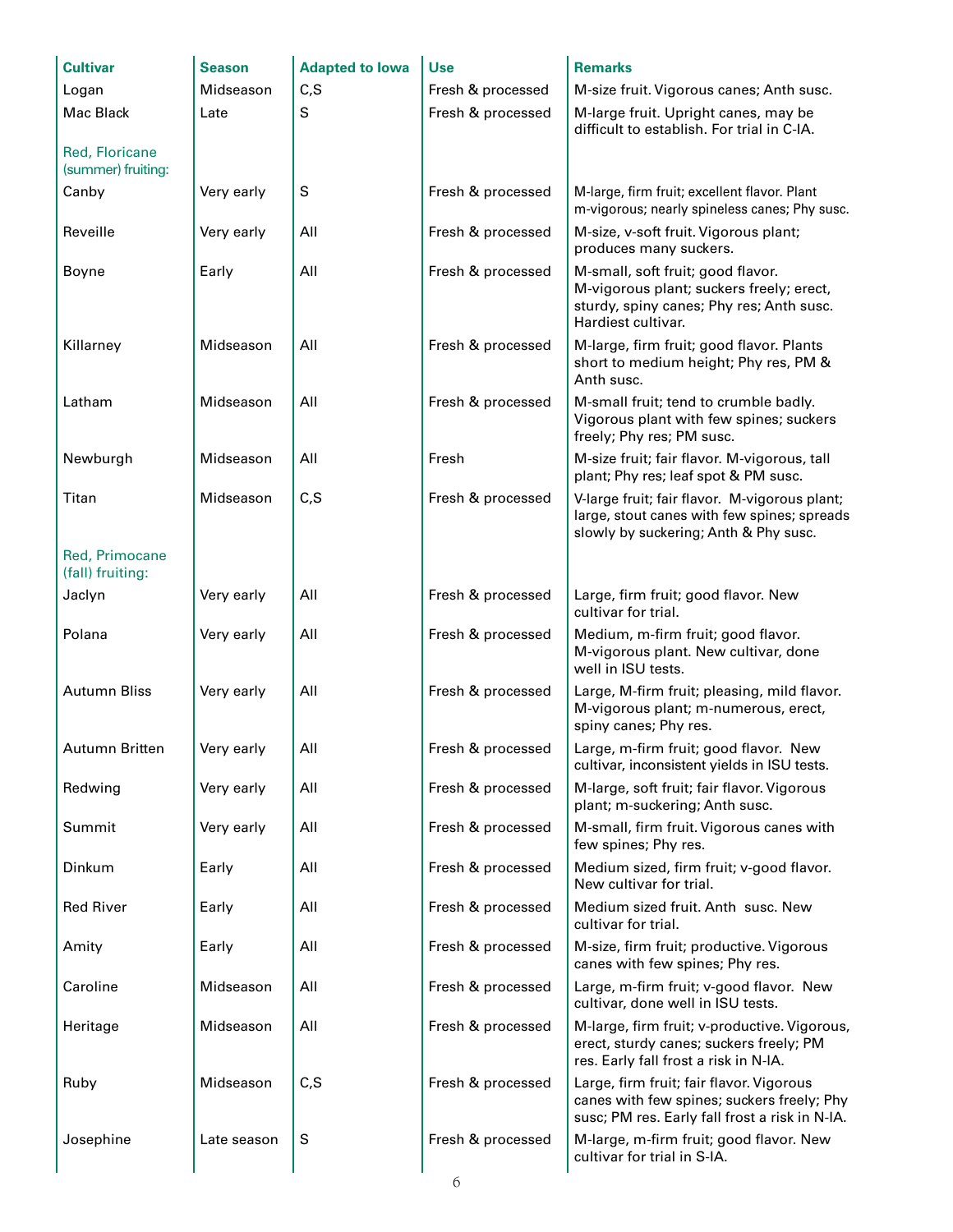| <b>Cultivar</b>                                                                     | <b>Season</b> | <b>Adapted to lowa</b> | <b>Use</b>        | <b>Remarks</b>                                                                                                                                              |
|-------------------------------------------------------------------------------------|---------------|------------------------|-------------------|-------------------------------------------------------------------------------------------------------------------------------------------------------------|
| Purple, Floricane<br>(summer) fruiting:                                             |               |                        |                   |                                                                                                                                                             |
| Brandywine                                                                          | Late          | All                    | Processed & fresh | Large, firm, tart fruit; has an off-flavor<br>when eaten fresh. V-vigorous, strong,<br>erect canes; does not sucker.                                        |
| Royalty                                                                             | Late          | All                    | Fresh & processed | Large, m-firm fruit; v-good flavor;<br>v-productive. Vigorous, spiny canes; low<br>suckering; Phy res.                                                      |
| Yellow, Floricane<br>(summer) fruiting                                              |               |                        |                   |                                                                                                                                                             |
| Honey Queen<br>:Primocane<br>(fall) fruiting:                                       | Midseason     | All                    | Fresh             | M-large, soft fruit. Phy res.                                                                                                                               |
| <b>Fall Gold</b>                                                                    | Early         | All                    | Fresh             | M-size, soft fruit; v-good flavor. Vigorous<br>plant; suckers freely.                                                                                       |
| <b>Golden Harvest</b>                                                               | Early         | All                    | Fresh             | M-large, firm fruit; fair flavor.                                                                                                                           |
| Goldie                                                                              | Midseason     | All                    | Fresh             | M-size, firm fruit; good flavor. Color sport<br>of Heritage. Early fall frost a risk in N-IA.                                                               |
| Anne                                                                                | Midseason     | All                    | Fresh             | M-size, soft fruit; good flavor. New<br>cultivar for trial. Early fall frost a risk in<br>N-IA.                                                             |
| Kiwigold                                                                            | Late season   | S                      | Fresh             | M-size, m-firm fruit; good flavor. New<br>cultivar for trial.                                                                                               |
| <b>Saskatoon</b><br>(Serviceberry<br>Juneberry,<br><b>Shadberry)</b><br>$(6,8,10)*$ |               |                        |                   | Some nurseries do not list a cultivar<br>name.                                                                                                              |
| Regent                                                                              |               | All                    | Fresh & processed | M-size fruit; fair flavor. 4-6 foot bush; low<br>to m-suckering; low productivity.                                                                          |
| Northline                                                                           |               | All                    | Fresh & processed | Large fruit. 5 foot bush; suckers freely;<br>v-productive.                                                                                                  |
| Pembina                                                                             |               | All                    | Fresh & processed | Large, flavorful fruit. 8 foot bush; few<br>suckers.                                                                                                        |
| Thiessen                                                                            |               | All                    | Fresh & processed | V-large, flavorful fruit. Bush grows to 14<br>feet.                                                                                                         |
| <b>Strawberries</b><br>(3, 5, 6, 8, 10,<br>$11, 12, 13$ <sup>*</sup>                |               |                        |                   | $LSc = leaf$ scorch; $LSp = leaf$ spot; $PM =$<br>powdery mildew; RS = red stele; VW =<br>Verticillium wilt.                                                |
| June-bearing:<br>Earliglow                                                          | Very early    | All                    | Fresh & frozen    | M-size, firm fruit; excellent flavor. Bloom<br>early, frost protection required. Plant<br>vigorous; runners freely; LSc, RS & VW<br>res; LSp susc.          |
| Northeastern                                                                        | Very early    | All                    | Fresh & frozen    | (also Northeaster') Large, firm fruit;<br>excellent flavor. Bloom early, frost<br>protection required. RS, VW, LSc & LSp<br>res; PM susc.                   |
| Annapolis                                                                           | Very early    | All                    | Fresh & frozen    | V-large, firm fruit; very good quality,<br>productive in ISU tests. RS res; LSc, LSp,<br>& VW susc.                                                         |
| Honeoye                                                                             | Early         | All                    | Fresh & frozen    | Large, firm fruit; v-productive; can<br>develop an off-flavor under high<br>temperatures. Plant v-vigorous; runners<br>freely; LSc & LSp res; RS & VW susc. |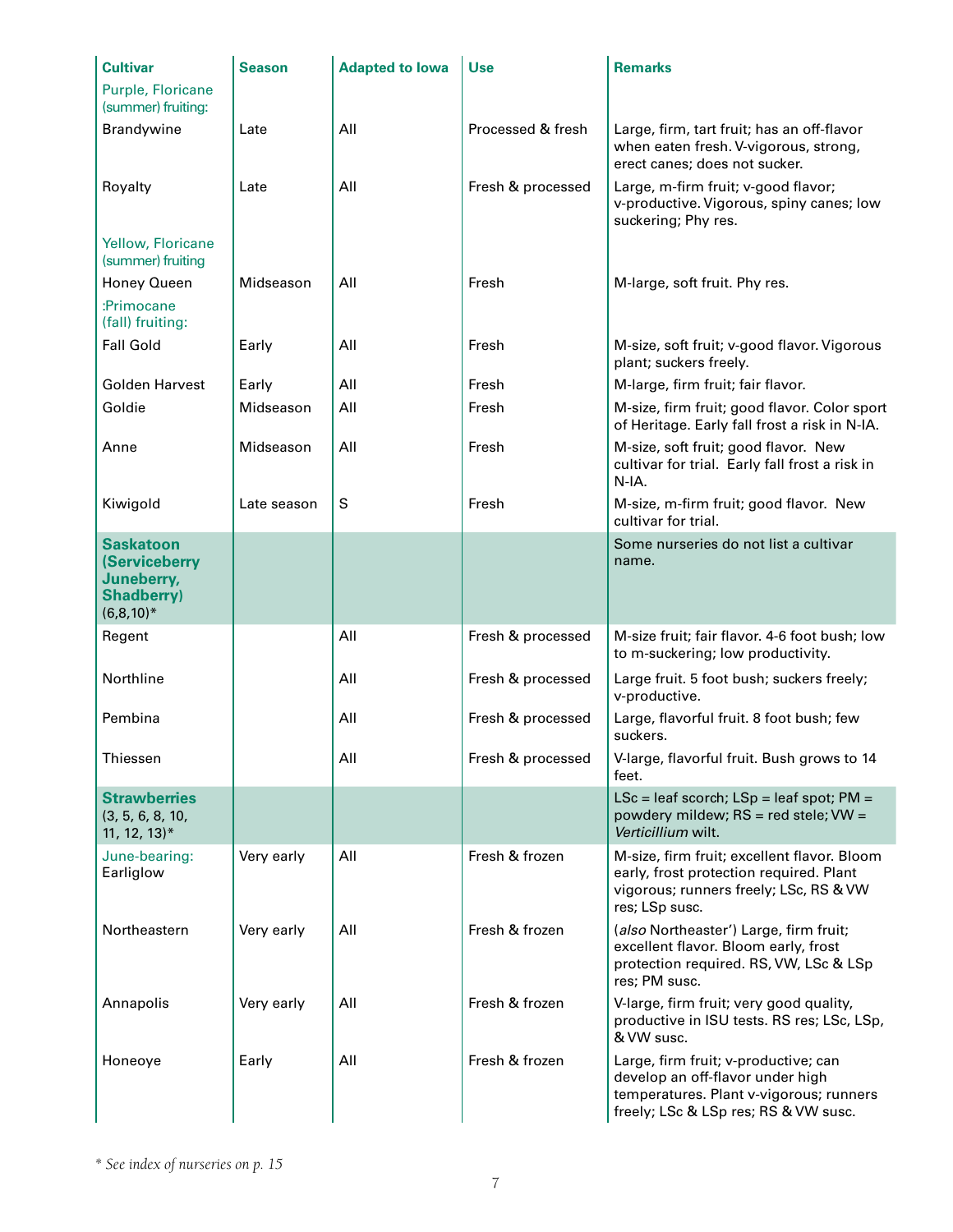| <b>Cultivar</b>                                                           | <b>Season</b> | <b>Adapted to lowa</b> | <b>Use</b>      | <b>Remarks</b>                                                                                                                                                                  |
|---------------------------------------------------------------------------|---------------|------------------------|-----------------|---------------------------------------------------------------------------------------------------------------------------------------------------------------------------------|
| Kent                                                                      | Early         | All                    | Fresh & frozen  | Large, firm fruit; productive. Plant<br>vigorous; abundant runners; LSc & LSp<br>res; RS & VW susc.                                                                             |
| Lester                                                                    | Early         | All                    | Fresh & frozen  | V-large, firm fruit. Plant vigorous; runners<br>freely; LSc, LSp, PM, & RS res; VW susc.                                                                                        |
| Cavendish                                                                 | Early         | All                    | Fresh & frozen  | V-large, firm fruit; very good quality<br>fresh. Very productive in ISU tests. LSc,<br>LSp, RS & VW res.                                                                        |
| Surecrop                                                                  | Early         | All                    | Fresh & frozen  | M-size, firm fruit. Plant v-vigorous;<br>runners freely; LSc, LSp, RS & VW res;<br>drought res.                                                                                 |
| Allstar                                                                   | Midseason     | All                    | Fresh & frozen  | V-large, firm, orange-red fruit; v-good<br>flavor. Plant vigorous; runners freely;<br>LSc, LSp, PM, RS & VW res.                                                                |
| Guardian                                                                  | Midseason     | All                    | Fresh           | V-large, firm fruit; only fair quality frozen.<br>Plant m-vigor; m-runnering; LSc, LSp, RS<br>& VW res.                                                                         |
| Redchief                                                                  | Midseason     | All                    | Fresh & frozen  | Large, firm fruit. Plant m-vigor; runners<br>freely; LSc, LSp, RS & VW res.                                                                                                     |
| Jewel                                                                     | Late          | All                    | Fresh & frozen  | V-large, firm fruit; excellent flavor. Plant<br>m-runnering; LSc & LSp res; RS & VW<br>susc; drought tolerant.                                                                  |
| Lateglow                                                                  | Late          | All                    | Fresh & frozen  | V-large, firm fruit. Plant m-vigor; runners<br>freely; LSc, LSp, PM, RS & VW res.                                                                                               |
| Sparkle                                                                   | Late          | All                    | Fresh & frozen  | M-size, soft fruit; excellent flavor. Plants<br>runner freely; PM & RS res; LSc, LSp &<br>VW susc.                                                                              |
| Day-neutral:<br>Tribute                                                   |               | All                    | Fresh & frozen  | M-large, firm fruit; excellent flavor. LSc,<br>LSp, PM, RS & VW res.                                                                                                            |
| Tristar                                                                   |               | All                    | Fresh & frozen  | M-size, firm fruit; excellent flavor. LSc,<br>LSp, PM, RS & VW res.                                                                                                             |
| Ever-bearing:<br>Ft. Laramie                                              |               | All                    | Fresh & frozen  | M-size, firm fruit. Plant vigorous; runners<br>freely if blossoms are removed & fruit<br>not allowed to form.                                                                   |
| Ogallala                                                                  |               | All                    | Fresh & frozen  | M-size, soft fruit; good flavor. Plant<br>v-vigorous.                                                                                                                           |
| <b>Ozark Beauty</b>                                                       |               | All                    | Fresh & frozen  | M-size, firm fruit; sweet taste. Plant will<br>runner, bloom & fruit at the same time;<br>LSc & LSp res.                                                                        |
| Quinault                                                                  |               | All                    | Fresh           | M-size, soft fruit. Plant runners freely;<br>will produce fruit on un-rooted runners;<br>suitable for containers, ground covers &<br>border planting. LSc & LSp res.            |
| <b>Apples</b><br>(1,2,4,5,6,8,9,<br>$11, 12, 14, 15, 16, 17$ <sup>*</sup> |               |                        |                 | Most cultivars are self-unfruitful. AS =<br>apple scab; $CAR = cedar-apple rust$ ; $FB =$<br>fire blight; PM = powdery mildew.                                                  |
| Red:<br>Redfree                                                           | Early Aug     | All                    | Fresh & cooking | (Coop 13) Apple scab-immune cultivar;<br>CAR im; FB & PM res. Vigorous,<br>semi-upright tree. M-size, sweet fruit;<br>good quality & keeps well for season.<br>Midseason bloom. |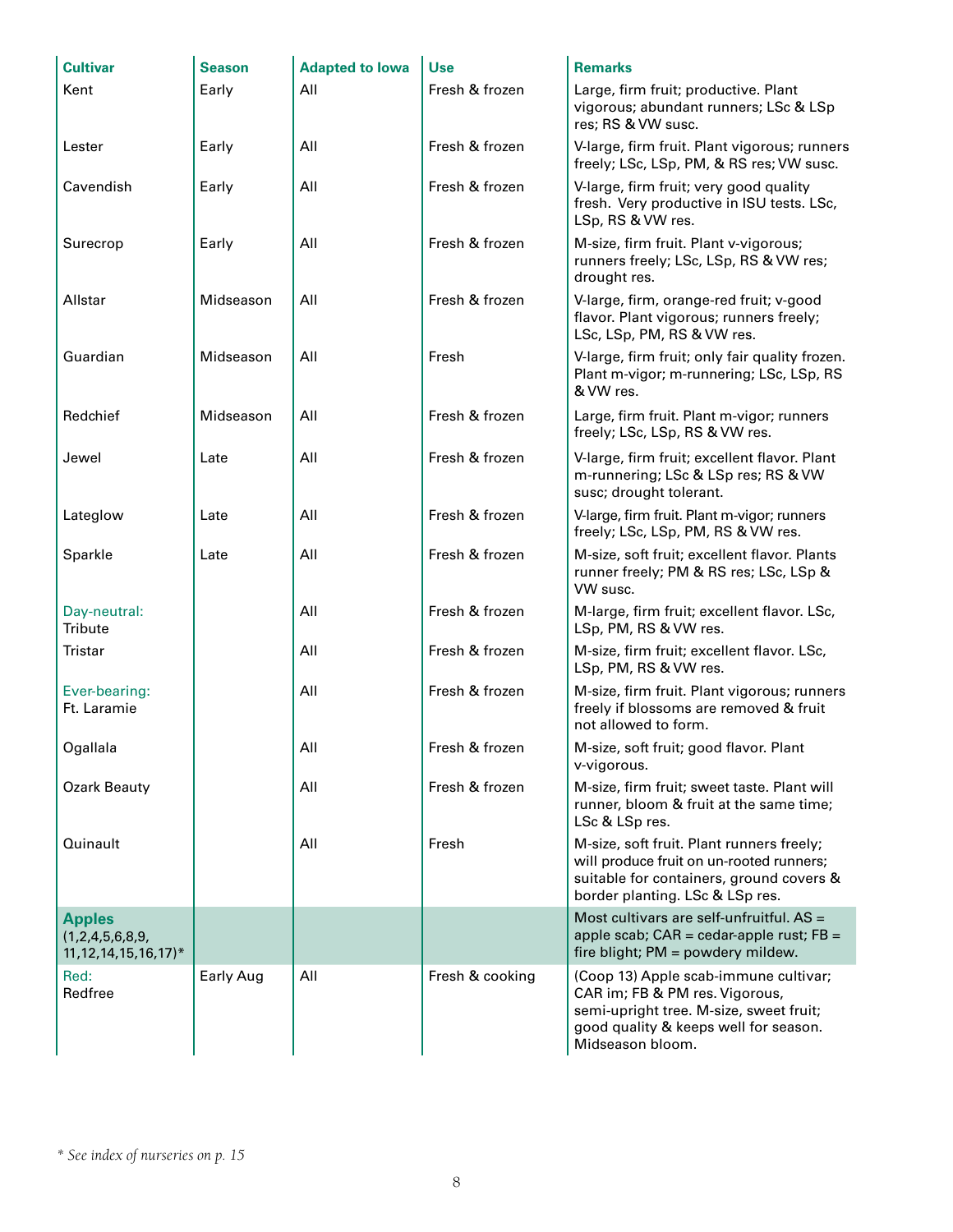| <b>Cultivar</b>             | <b>Season</b>     | <b>Adapted to lowa</b> | <b>Use</b>      | <b>Remarks</b>                                                                                                                                                                                                                                          |
|-----------------------------|-------------------|------------------------|-----------------|---------------------------------------------------------------------------------------------------------------------------------------------------------------------------------------------------------------------------------------------------------|
| Williams' Pride             | <b>Early Aug</b>  | C, S                   | Fresh & cooking | (Coop 23) Apple scab-immune cultivar;<br>CAR im; FB & PM res. Vigorous,<br>spreading tree. M-large fruit; excellent<br>quality for season; prone to bitter pit &<br>water core. Early bloom.                                                            |
| Zestar!                     | Early Aug         | N, C                   | Fresh & cooking | New MN cultivar. M-vigor, m-upright<br>tree. AS susc, FB m-susc. Large, v-high<br>quality, crisp fruit w/ brown sugar<br>overtone. Early bloom.                                                                                                         |
| Paulared                    | Mid Aug           | All                    | Fresh & cooking | M-vigor, upright tree. FB, AS & PM susc;<br>CAR res. M -size fruit; good quality; borne<br>on shoots; prone to biennial bearing.<br>Early bloom.                                                                                                        |
| <b>State Fair</b>           | Mid Aug           | All                    | Fresh & cooking | V-hardy, m-vigor, spreading tree. FB &<br>AS susc. M-size fruit; v-good quality for<br>season. Early bloom.                                                                                                                                             |
| Earliblaze                  | Late Aug          | All                    | Fresh & cooking | Spur-type, m-vigor, upright tree. FB & AS<br>susc; CAR & PM res. M-large fruit; v-good<br>quality for season; prone to biennial<br>bearing. Early bloom.                                                                                                |
| Jonamac                     | Late Aug          | All                    | Fresh & sauce   | Hardy; m-vigor, spreading tree;<br>productive. FB, AS & PM susc; CAR<br>res. M-size, v-juicy, distinct flavored<br>fruit; v-good dessert quality; keeps well<br>4-6 weeks. Early bloom.                                                                 |
| Dayton                      | Late Aug          | C, S                   | Fresh & cooking | (Coop 21) Apple scab-immune cultivar;<br>FB & PM res; CAR susc. Vigorous, semi-<br>upright tree. M-size fruit; v-good quality;<br>prone to bitter pit. Midseason bloom.                                                                                 |
| Prima                       | Late Aug          | C, S                   | Cooking & fresh | (Coop 2) Apple scab-immune cultivar;<br>FB & PM res; CAR susc. M-vigor,<br>spreading tree. M-size fruit; fair quality;<br>poor keeping quality; prone to bitter pit.<br>Midseason bloom.                                                                |
| Summer Treat                | Late Aug          | All                    | Fresh & cooking | V-vigorous, upright tree. AS susc; FB & PM<br>M-res. Large fruit; v-good quality; prone<br>to internal breakdown. Midseason bloom.                                                                                                                      |
| Wealthy                     | <b>Early Sept</b> | All                    | Cooking & fresh | M-vigor, semi-upright tree. FB, AS, CAR &<br>PM susc. M-size, tart fruit; m-good quality;<br>prone to Jonathan spot. Early bloom.                                                                                                                       |
| Gala                        | <b>Early Sept</b> | C, S                   | Fresh & cooking | Vigorous, semi-spreading tree. FB &<br>AS susc; CAR & PM res. Color strains<br>available. M-size, sweet fruit; excellent<br>quality. Midseason bloom.                                                                                                   |
| LuraRed                     | <b>Early Sept</b> | All                    | Fresh & cooking | Vigorous, spreading tree. FB res; AS<br>& PM susc. Large fruit; good quality;<br>resemble Jonathan. Midseason bloom.                                                                                                                                    |
| McIntosh                    | <b>Early Sept</b> | N, C                   | Fresh & sauce   | Color & spur-type strains available.<br>V-vigorous, semi-spreading tree (spur-<br>types vigorous). FB, AS & PM susc; CAR<br>res. M-large, v-juicy, aromatic fruit; v-good<br>dessert quality; prone to preharvest drop<br>& storage scald. Early bloom. |
| Macfree                     | <b>Early Sept</b> | All                    | Fresh & cooking | Apple scab-immune cultivar; FB & CAR res;<br>FB susc. Vigorous, spreading tree. M-large<br>fruit; good quality; resembles McIntosh.                                                                                                                     |
| <b>Mollies</b><br>Delicious | <b>Early Sept</b> | All                    | Fresh & cooking | Vigorous, semi-spreading tree. FB, AS & PM<br>susc; CAR res. V-large fruit; v-good quality;<br>poor keeping quality. Early bloom.                                                                                                                       |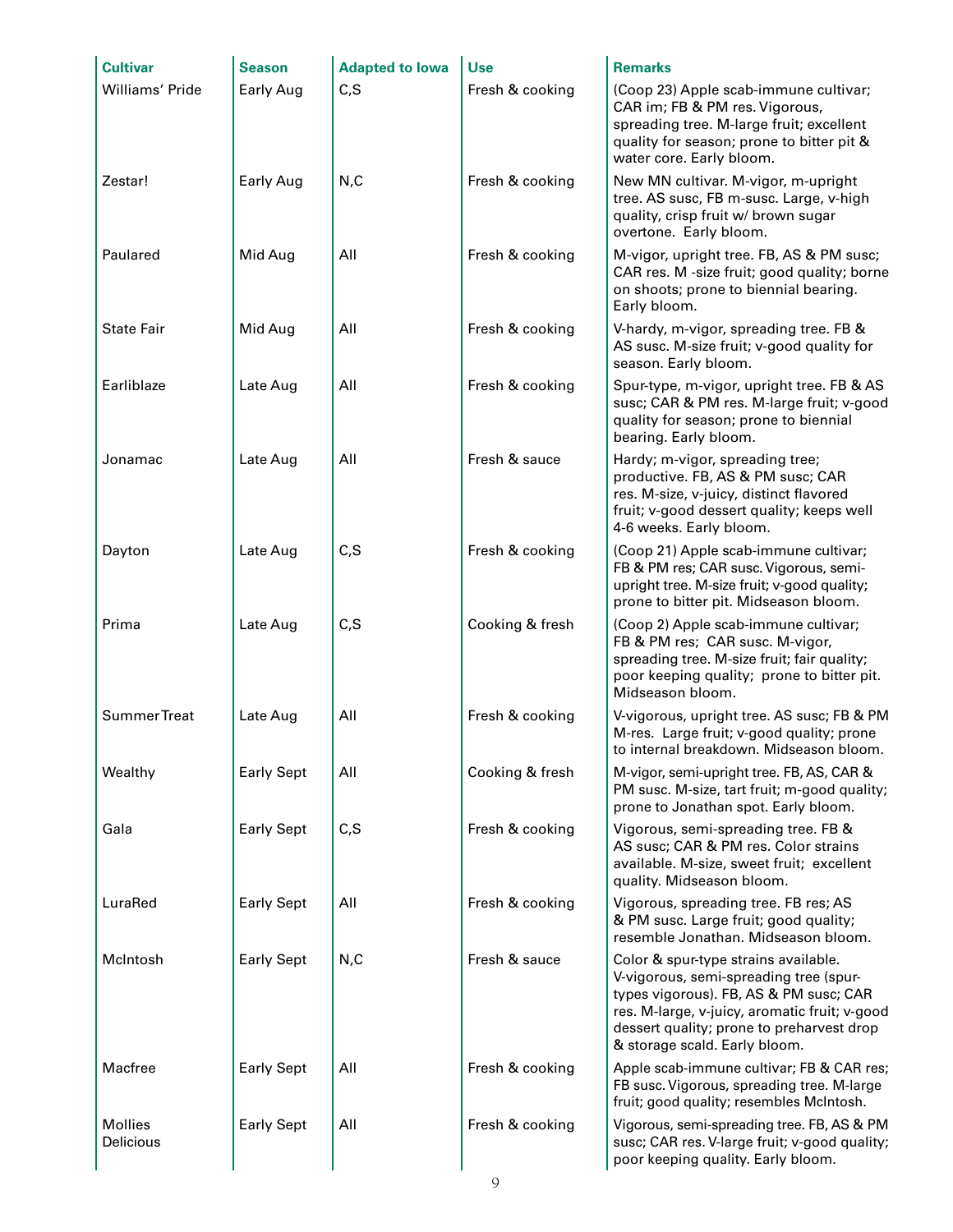| <b>Cultivar</b>      | <b>Season</b>     | <b>Adapted to lowa</b> | <b>Use</b>      | <b>Remarks</b>                                                                                                                                                                                                                 |
|----------------------|-------------------|------------------------|-----------------|--------------------------------------------------------------------------------------------------------------------------------------------------------------------------------------------------------------------------------|
| Novamac              | <b>Early Sept</b> | C, S                   | Fresh & cooking | Apple scab-immune cultivar; FB & CAR<br>res, PM susc; for trial. M-vigor, semi-<br>upright tree. M-large fruit; v-good quality;<br>resembles McIntosh.                                                                         |
| <b>Sweet Sixteen</b> | <b>Early Sept</b> | All                    | Fresh & cooking | Hardy, m-vigor, upright tree. FB res; AS &<br>CAR m-susc. M-large, sweet fruit; v-good<br>quality. Midseason bloom.                                                                                                            |
| Cortland             | Mid Sept          | All                    | Fresh & cooking | Hardy. Spur-type & color strains<br>available. Vigorous, spreading tree<br>(spur-types m-vigor). FB, AS, CAR & PM<br>susc. Large fruit; good quality; borne<br>on shoots; prone to storage scald.<br>Midseason bloom.          |
| CrimsonCrisp         | Mid Sept          | C, S                   | Fresh & cooking | (Coop 39) New Apple scab-immune<br>cultivar; FB, & PM susc; fruit CAR res,<br>leaves CAR susc. M-vigorous, upright<br>tree; m-productive. M-large, v-crisp<br>flavorful fruit; store well. Late-midseason<br>bloom. For trial. |
| Freedom              | Mid Sept          | C, S                   | Fresh & sauce   | Apple scab-immune cultivar; FB, CAR, &<br>PM res. Vigorous, spreading tree. V-large<br>fruit; good quality; biennial tendency; for<br>backyard planting. Midseason bloom.                                                      |
| Honeycrisp           | Mid Sept          | N, C                   | Fresh & cooking | Hardy, m-vigor, semi-upright tree. AS res,<br>FB & PM susc. M-large, v-crisp, flavorful<br>fruit; excellent dessert quality; prone to<br>Jonathan spot, bitter pit, watercore & soft<br>scald. Midseason bloom.                |
| Jonafree             | Mid Sept          | All                    | Fresh & cooking | (Coop 22) Apple scab-immune cultivar;<br>m-susc to FB, CAR, & PM. V-vigorous, semi-<br>spreading tree. M-size fruit; good dessert<br>quality; resembles Jonathan; prone to<br>preharvest drop. Midseason bloom.                |
| Jonathan             | Mid Sept          | C, S                   | Fresh & cooking | M-vigorous, spreading tree. FB, AS, CAR<br>& PM susc. M-size fruit; v-good quality;<br>prone to Jonathan spot; color strains<br>available. Midseason bloom.                                                                    |
| Nova Easygro         | Mid Sept          | C, S                   | Fresh & cooking | Apple scab-immune cultivar; FB, CAR res;<br>PM susc; for trial. Vigorous, spreading tree.<br>M-size fruit; good quality. Early bloom.                                                                                          |
| Pixie Crunch         | Mid Sept          | C, S                   | Fresh & cooking | (Coop 33) Apple scab-immune cultivar,<br>CAR & PM susc; FB m-susc; Fruit small,<br>extremely crisp. Mid-season bloom. For<br>trial in backyards.                                                                               |
| Priscilla            | Mid Sept          | C, S                   | Fresh & cooking | (Coop 4) Apple scab-immune cultivar; FB,<br>CAR & PM res. Vigorous, semi-spreading tree.<br>M-size fruit; fair quality. Midseason bloom.                                                                                       |
| Empire               | Late Sept         | C, S                   | Fresh & cooking | Spur-type; m-vigor, semi-upright tree.<br>Fruit buds susc to winter injury. FB &<br>CAR res; AS & PM susc. M-size fruit;<br>v-good quality. Midseason bloom.                                                                   |
| Jonagold             | Late Sept         | C, S                   | Fresh & cooking | Vigorous, semi-spreading tree. FB,<br>AS, CAR, & PM susc. Large fruit;<br>excellent quality; color strains available.<br>Midseason bloom; sterile pollen.                                                                      |
| Haralson             | Late Sept         | N, C                   | Fresh & cooking | V-hardy, m-low vigor, upright tree. FB &<br>CAR res. M-size fruit; good quality; prone<br>to water core & biennial bearing; color<br>strains available. Midseason bloom.                                                       |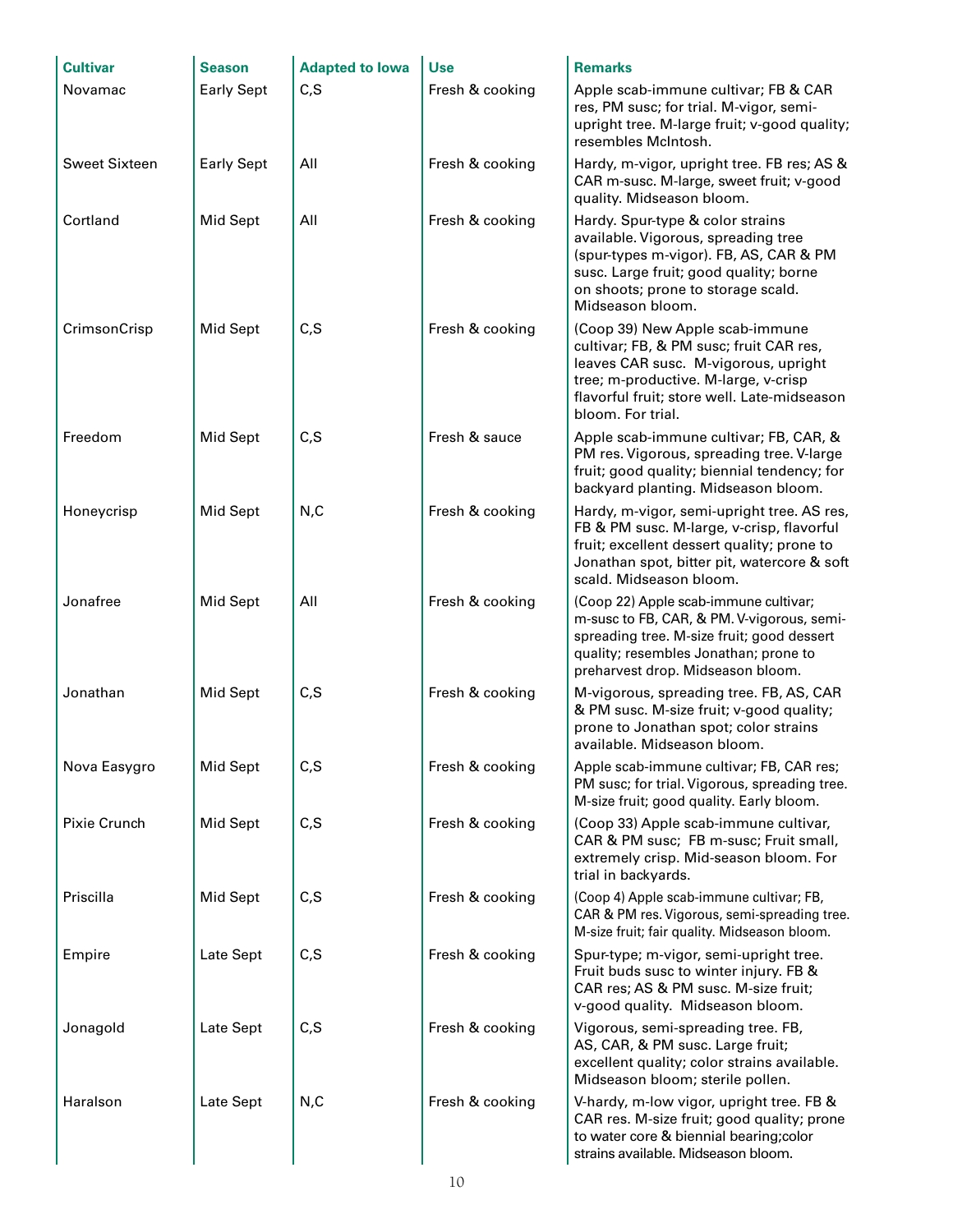| <b>Cultivar</b>         | <b>Season</b> | <b>Adapted to lowa</b> | <b>Use</b>      | <b>Remarks</b>                                                                                                                                                                                                                                                                                          |
|-------------------------|---------------|------------------------|-----------------|---------------------------------------------------------------------------------------------------------------------------------------------------------------------------------------------------------------------------------------------------------------------------------------------------------|
| Liberty                 | Late Sept     | All                    | Fresh & cooking | Apple scab-immune cultivar; FB, CAR,<br>PM res. M-vigor, semi-spreading tree.<br>M-size, m-acid fruit; good quality. Early<br>bloom. Prone to plum curculio.                                                                                                                                            |
| <b>Red Delicious</b>    | Late Sept     | All                    | Fresh & sauce   | Color & spur-type strains available.<br>Vigorous, semi-upright tree (spur-types<br>low vigor, upright). AS susc; CAR res;<br>FB & PM m-res. M-large, sweet fruit;<br>v-good dessert quality; keeps well; prone<br>to bitter pit, water core & storage scald.<br>Prone to spider mites. Midseason bloom. |
| Chieftain               | Early Oct     | All                    | Fresh & cooking | Vigorous, semi-spreading tree; FB AS &<br>CAR m-res. Large, v-firm fruit; v-good<br>quality; keeps well; m-prone to Jonathan<br>spot & water core. Midseason bloom.<br>Available through custom propagation.                                                                                            |
| Juliet                  | Early Oct     | C, S                   | Fresh & cooking | (Coop 43) New apple scab-immune<br>cultivar; PM & FB res; fruit CAR res,<br>leaves CAR m-susc. Very good storage<br>life. Early bloom. For trial.                                                                                                                                                       |
| Regent                  | Early Oct     | All                    | Fresh & cooking | M-vigor tree. FB & AS susc; CAR res.<br>M-size, v-juicy fruit; v-good dessert<br>quality. Midseason bloom.                                                                                                                                                                                              |
| <b>Connell Red</b>      | Mid Oct       | All                    | Cooking & fresh | Color mutation of Fireside. Vigorous tree;<br>FB & CAR m-res. V-large, distinct<br>flavored fruit; good quality. Late bloom.                                                                                                                                                                            |
| Enterprise              | Mid Oct       | C, S                   | Fresh & cooking | (Coop 30) Apple scab-immune cultivar; FB,<br>CAR & PM res Vigorous, spreading tree.<br>M-large fruit; excellent quality. Late bloom.                                                                                                                                                                    |
| Idared                  | Mid Oct       | All                    | Fresh & cooking | M-vigor, semi-upright tree. FB, AS, CAR<br>& PM susc. M-large fruit; v-good quality;<br>prone to Jonathan spot. Early bloom.                                                                                                                                                                            |
| Keepsake                | Mid Oct       | All                    | Fresh & cooking | Hardy, m-vigor, spreading tree; FB, AS &<br>CAR m-res. M-size, v-crisp fruit ; good<br>quality; keeps v-well.                                                                                                                                                                                           |
| Rome                    | Mid Oct       | C, S                   | Cooking & fresh | Color & spur-type strains available.<br>Vigorous tree (spur-types m-vigor).<br>FB, AS, CAR & PM susc. Large, v-firm<br>fruit; good quality; borne on shoots;<br>prone to Jonathan spot & storage scald.<br>Late bloom; will set fruit without cross<br>pollination.                                     |
| Yellow & Green:<br>Lodi | Late July     | All                    | Cooking & fresh | V-vigorous, upright tree; prone to<br>biennial bearing. FB, AS & CAR susc; PM<br>res. M-large, tart fruit; fair quality; poor<br>keeping quality. Early bloom.                                                                                                                                          |
| Earligold               | Early Aug     | C, S                   | Fresh & cooking | Vigorous, semi-spreading tree. AS susc.<br>M-size fruit; v-good quality; keeps well<br>for season. Early bloom.                                                                                                                                                                                         |
| Pristine                | Early Aug     | C, S                   | Fresh & cooking | (Coop 32) Apple scab-immune cultivar;<br>FB & PM res, CAR slightly res. M-vigor,<br>spreading tree. M-size fruit; excellent<br>quality for season; keeps well for<br>4-6 weeks; some biennial tendency.<br>Midseason bloom.                                                                             |
| Honeygold               | Mid Sept      | N, C                   | Fresh & cooking | M-vigor, semi-spreading tree. FB, AS &<br>CAR susc; PM res. M-large fruit; v-good<br>dessert quality for season; resembles<br>Golden Delicious. Midseason bloom.                                                                                                                                        |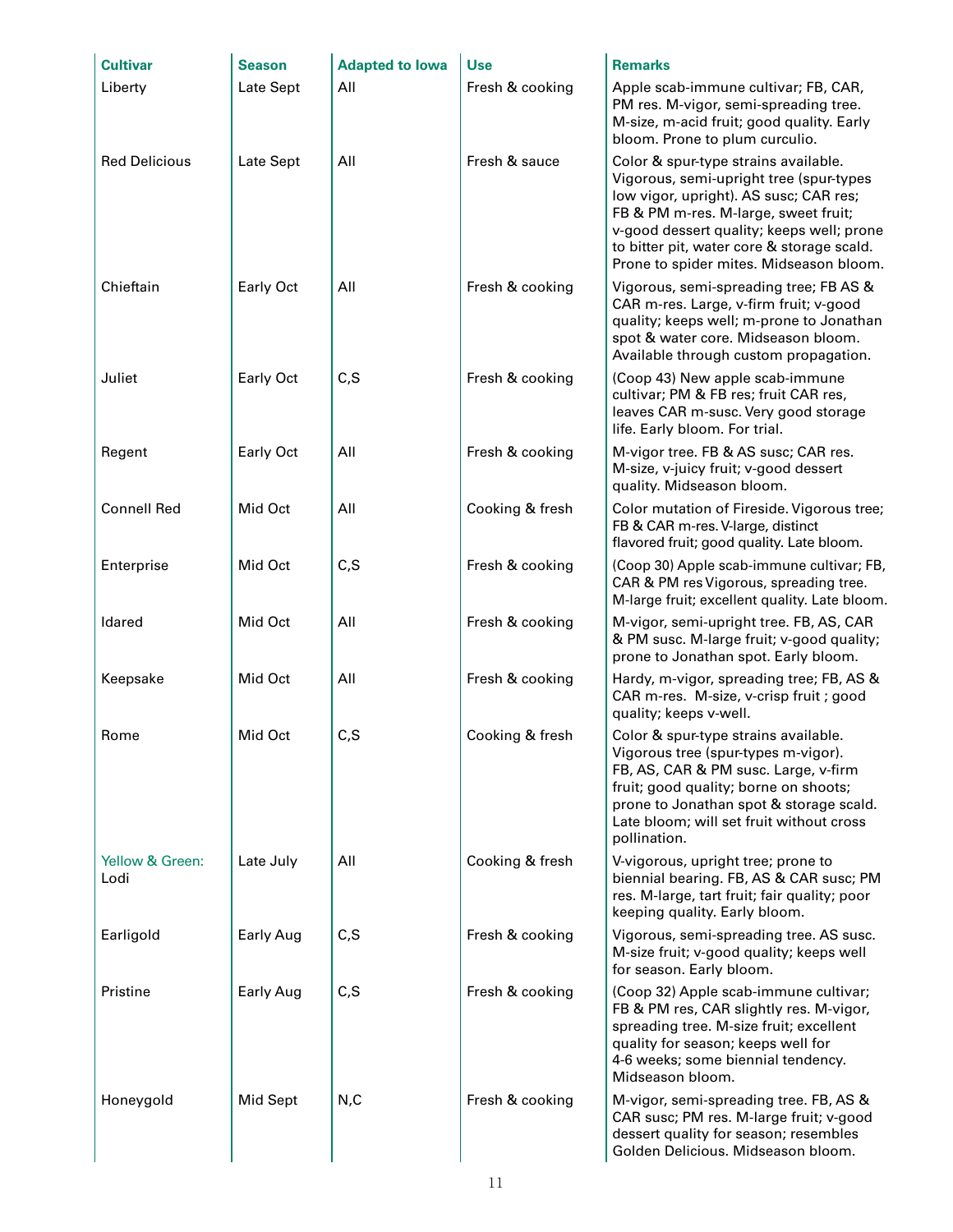| <b>Cultivar</b>                                                                  | <b>Season</b> | <b>Adapted to lowa</b> | <b>Use</b>        | <b>Remarks</b>                                                                                                                                                                                                                                                                                                  |
|----------------------------------------------------------------------------------|---------------|------------------------|-------------------|-----------------------------------------------------------------------------------------------------------------------------------------------------------------------------------------------------------------------------------------------------------------------------------------------------------------|
| Golden Delicious                                                                 | Early Oct     | C, S                   | Fresh & cooking   | Spur-type strains available. Vigorous<br>(spur-types m-vigor), semi-spreading<br>tree. FB, AS, CAR & PM susc. M-large<br>fruit; v-good around quality; prone to<br>biennial bearing; prone to bitter pit and<br>moisture loss in storage. Late-midseason<br>bloom; will set fruit without cross<br>pollination. |
| <b>Blushing Golden</b>                                                           | Mid Oct       | C, S                   | Fresh & cooking   | M-vigor, spreading tree. FB, AS & PM<br>susc; CAR res. M-size fruit; v-good<br>quality. Midseason bloom.                                                                                                                                                                                                        |
| Sundance                                                                         | Mid Oct       | C, S                   | Fresh & cooking   | (Coop 29) New apple scab-immune<br>cultivar; FB, CAR, PM res, for trial. M-vigor,<br>m-spreading, med sized tree. Large,<br>v-good quality fruit; russet-prone; keeps<br>well. M-productive in ISU test; strong<br>biennial tendency. Midseason bloom.                                                          |
| <b>Gold Rush</b>                                                                 | Late Oct      | S                      | Fresh & cooking   | (Coop 38) Apple scab-immune cultivar:<br>FB & PM res, CAR susc; for trial in C-IA.<br>M-vigor, semi-upright tree; semi spur-<br>type. M-size, v-firm fruit; v-good quality<br>when stored until Jan; store v-well; prone<br>to shrivel. Late bloom.                                                             |
| <b>Apricots</b><br>(1,6,8,9,11,12,14,15)<br>$16,17$ <sup>*</sup>                 |               |                        |                   | Bloom early, spring frosts are a problem.                                                                                                                                                                                                                                                                       |
| Goldcot                                                                          | Early July    | $\mathsf S$            | Fresh & processed | Strong, vigorous, spreading tree. M-size,<br>m-firm fruit; self-fruitful.                                                                                                                                                                                                                                       |
| Moongold                                                                         | Mid July      | All                    | Fresh & processed | M-vigor, spreading tree. M-size fruit; self<br>unfruitful, pollinate with Sungold.                                                                                                                                                                                                                              |
| Sungold                                                                          | Late July     | All                    | Fresh & processed | M-vigor, upright tree. Large fruit; self<br>unfruitful, pollinate with Moongold.                                                                                                                                                                                                                                |
| Moorpark                                                                         | Early Aug     | C, S                   | Fresh & processed | Vigorous tree; self-fruitful. Large fruit;<br>self-fruitful.                                                                                                                                                                                                                                                    |
| <b>Cherries, Bush</b><br>(Sand, Nanking,<br><b>Cherry Plum)</b><br>$(5,6,7,8)^*$ |               |                        |                   | Should be considered self-unfruitful.                                                                                                                                                                                                                                                                           |
| Nanking                                                                          |               | All<br>$\bullet$       | Processed         | Seed propagated; 5-7 foot bush.                                                                                                                                                                                                                                                                                 |
| Hansen's                                                                         |               | All                    | Processed         | Seed propagated sand cherry; 4-5 foot bush.                                                                                                                                                                                                                                                                     |
| <b>Black Beauty</b>                                                              |               | All                    | Processed         | Sand cherry; 3-4 foot bush.                                                                                                                                                                                                                                                                                     |
| Golden Boy                                                                       |               | All                    | Processed         | Sand cherry; 4-5 foot bush.                                                                                                                                                                                                                                                                                     |
| Compass                                                                          |               | All                    | Processed         | Cherry plum.                                                                                                                                                                                                                                                                                                    |
| Oka                                                                              |               | All                    | Processed         | Cherry plum; 4-6 foot dwarf bush.                                                                                                                                                                                                                                                                               |
| <b>Red Diamond</b>                                                               |               | All                    | Processed         | Cherry plum.                                                                                                                                                                                                                                                                                                    |
| Sapalta                                                                          |               | All                    | Processed         | Cherry plum.                                                                                                                                                                                                                                                                                                    |
| <b>Cherries, Sour</b><br>(1,2,4,5,6,8,9,11,12,<br>$15, 16, 17$ <sup>*</sup>      |               |                        |                   | Self-fruitful.                                                                                                                                                                                                                                                                                                  |
| Northstar                                                                        | Late June     | All                    | Processed & fresh | Natural dwarf, spreading tree. Red skin,<br>red flesh fruit.                                                                                                                                                                                                                                                    |
| Meteor                                                                           | Early July    | All                    | Processed & fresh | Semi-dwarf, upright tree. Red skin,<br>yellow flesh fruit.                                                                                                                                                                                                                                                      |
| Montmorency                                                                      | Early July    | C, S                   | Processed & fresh | Vigorous, spreading tree. Red skin,<br>yellow flesh fruit.                                                                                                                                                                                                                                                      |

*\* See index of nurseries on p. 15*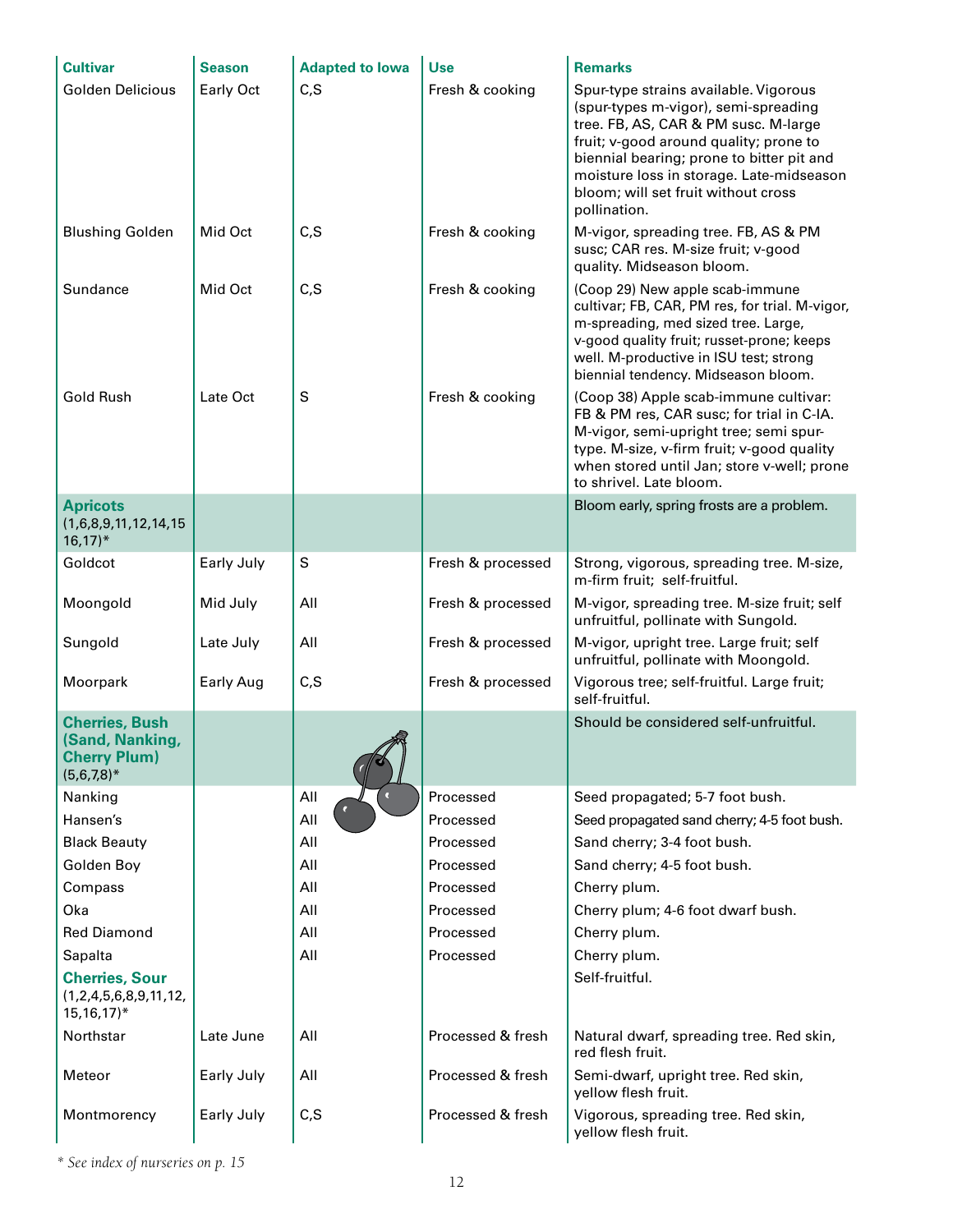| <b>Cultivar</b>                                                 | <b>Season</b>     | <b>Adapted to lowa</b> | <b>Use</b>        | <b>Remarks</b>                                                                                        |
|-----------------------------------------------------------------|-------------------|------------------------|-------------------|-------------------------------------------------------------------------------------------------------|
| Mesabi                                                          | Mid July          | All                    | Fresh & processed | Sweet (Bing) x sour cherry hybrid. Sweet<br>red flesh. 10 to 14 foot pyramidal tree<br>when unpruned. |
| <b>Cherries, Sweet</b>                                          |                   |                        |                   | Trial only; self-unfruitful.                                                                          |
| (1,2,4,6,8,9,11,<br>12, 14, 15, 16, 17)*                        |                   |                        |                   |                                                                                                       |
| Gold                                                            | Late June         | C, S                   | Fresh & processed | Vigorous, semi-upright tree; hardiest<br>cultivar. Yellow fruit.                                      |
| <b>Black Gold</b>                                               | Early July        | C, S                   | Fresh & processed | Vigorous, semi-upright tree; M-large<br>fruit. Self fertile, will pollinate Gold.                     |
| Hedelfingen                                                     | Mid July          | S                      | Fresh & processed | Vigorous tree. Large, red, crack res fruit.                                                           |
| Kristin                                                         | Mid July          | S                      | Fresh             | Vigorous tree. Large, purplish-black fruit.                                                           |
| Rainier                                                         | Mid July          | S                      | Fresh             | Vigorous, semi-spreading tree. Large,<br>red-blushed yellow fruit.                                    |
| Royal Ann                                                       | Mid July          | $\mathsf S$            | Fresh & processed | (Napoleon) Vigorous, semi-spreading<br>tree. Red-blushed yellow fruit.                                |
| Sam                                                             | Mid July          | S                      | Fresh             | Vigorous tree. Large, dark red fruit.                                                                 |
| Van                                                             | Mid July          | S                      | Fresh             | Vigorous, upright tree. Crack res, red fruit.                                                         |
| <b>Fruiting Crab</b><br><b>Apples</b><br>$(8,9,11,13)^*$        |                   |                        |                   |                                                                                                       |
| Chestnut                                                        | <b>Early Sept</b> | All                    | Fresh & cooking   | M-vigor, upright tree. FB & AS res. Large,<br>sweet fruit.                                            |
| Dolgo                                                           | <b>Early Sept</b> | All                    | Cooking & fresh   | M-vigor, semi-upright tree. FB, AS, CAR<br>& PM res. Fruit primarily for jelly.                       |
| Whitney                                                         | Mid Sept          | All                    | Cooking & fresh   | M-vigor, semi-spreading tree; FB & CAR<br>m-res.                                                      |
| <b>Peaches</b><br>(1,2,4,11,12,14,<br>$15, 16, 17$ <sup>*</sup> |                   |                        |                   | Not recommended, trial only; self-fruitful.                                                           |
| Polly                                                           | Aug               | S                      | Fresh & processed | Hardy white fleshed cultivar; clingstone.                                                             |
| Reliance                                                        | Aug               | S                      | Fresh & processed | Hardiest yellow fleshed cultivar;<br>freestone.                                                       |
| <b>Pears</b><br>(1,2,4,5,6,8,9,11,<br>12, 14, 15, 16, 17)*      |                   |                        |                   | Most cultivars are self-unfruitful.<br>$FB = fire$ blight                                             |
| European<br>Summercrisp                                         | Early Aug         | All                    | Fresh             | M-vigor, upright tree; FB res. Large fruit;<br>should be consumed while firm & crisp.                 |
| <b>Harrow Delight</b>                                           | Mid Aug           | C, S                   | Fresh & canning   | M-vigor, spreading tree; FB res. M-size<br>fruit.                                                     |
| Moonglow                                                        | Mid Aug           | C, S                   | Fresh & canning   | Vigorous, v-upright tree; FB res. Large<br>fruit.                                                     |
| Ambrosia                                                        | Mid-Aug           | C, S                   | Fresh & canning   | New cultivar; FB res. Large fruit.                                                                    |
| <b>Bartlett</b>                                                 | Late Aug          | C, S                   | Fresh & canning   | M-vigor, upright tree; FB susc. Large,<br>excellent quality fruit. Does not pollinate<br>Seckel.      |
| Delicious                                                       | <b>Early Sept</b> | C, S                   | Fresh & canning   | M-vigor, upright tree; FB res. Large fruit.<br>Apparently identical to Maxine.                        |
| <b>Honey Sweet</b>                                              | <b>Early Sept</b> | C, S                   | Fresh & canning   | Vigorous, spreading tree; FB m-res.<br>M-large fruit.                                                 |
| Maxine                                                          | <b>Early Sept</b> | All                    | Fresh & canning   | M-vigor, upright tree; FB res. Large fruit.<br>Apparently identical to Delicious.                     |

*\* See index of nurseries on p. 15*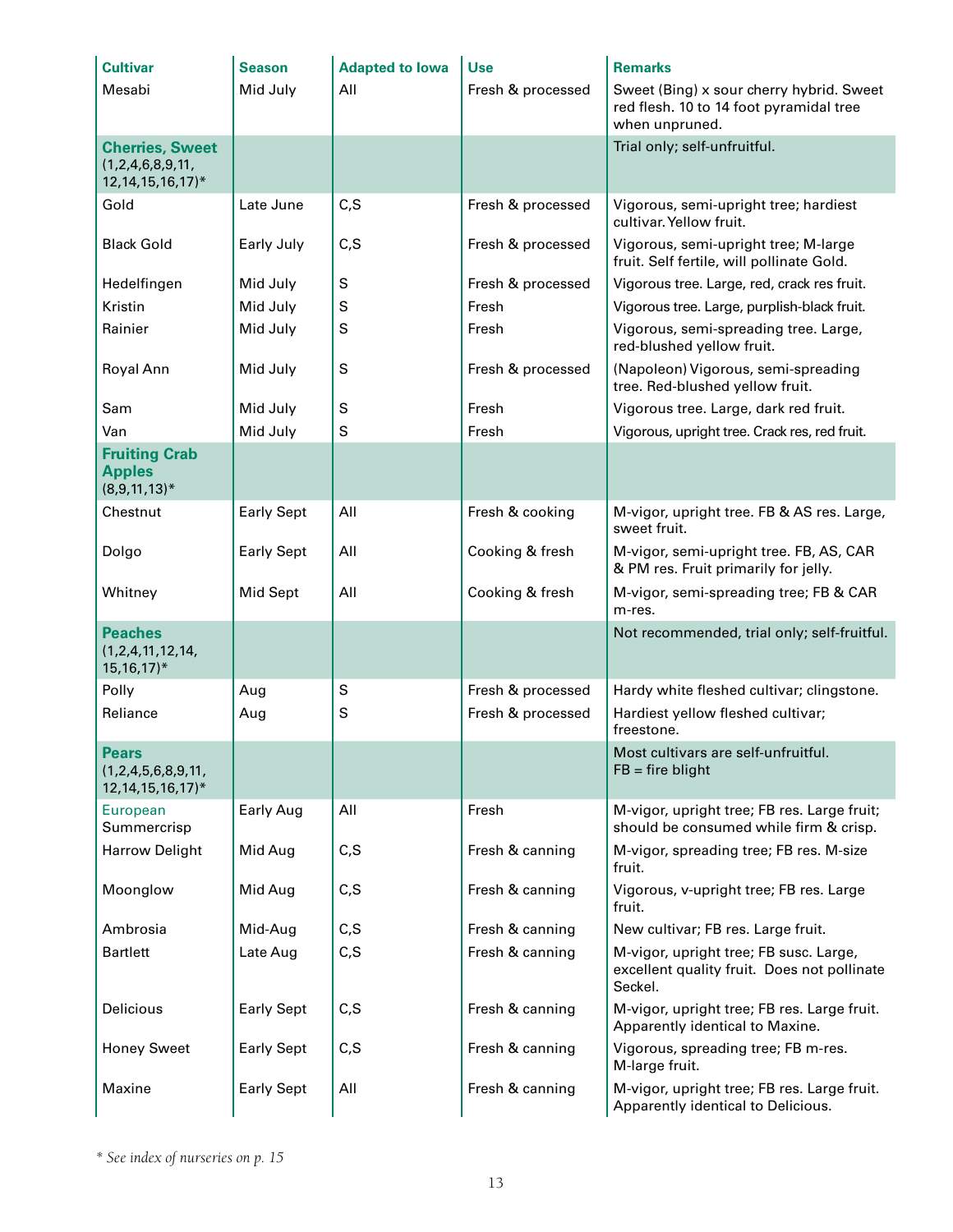| <b>Cultivar</b>                                      | <b>Season</b>     | <b>Adapted to lowa</b> | <b>Use</b>        | <b>Remarks</b>                                                                                                             |
|------------------------------------------------------|-------------------|------------------------|-------------------|----------------------------------------------------------------------------------------------------------------------------|
| Douglas                                              | Mid Sept          | All                    | Fresh & canning   | M-vigor, upright tree; FB m-res. M-large<br>fruit.                                                                         |
| Luscious                                             | Mid Sept          | All                    | Fresh & canning   | Vigorous, hardy tree; FB m-res. M-size<br>fruit.                                                                           |
| Patten                                               | Mid Sept          | All                    | Fresh             | Vigorous, upright tree; FB m-res. Large<br>fruit.                                                                          |
| Seckel                                               | Mid Sept          | All                    | Fresh & canning   | V-vigorous, semi-upright tree; hardy; FB<br>m-res. Small fruit. Does not pollinate<br>Bartlett.                            |
| Kieffer                                              | Late Sept         | All                    | Canning           | M-vigor, upright tree; FB m-res. Early fall<br>frost a risk in N-IA.                                                       |
| Asian:                                               |                   |                        |                   | Trial only.                                                                                                                |
| Hosui                                                | Mid Aug           | S                      | Fresh             | M-vigor, willowy tree; FB v-susc. Large,<br>round fruit.                                                                   |
| Shinseiki                                            | Mid Aug           | S                      | Fresh             | M-vigor, spreading tree; FB v-susc.<br>M-size, round fruit.                                                                |
| 20th Century                                         | Late Aug          | S                      | Fresh             | M-vigor, semi-upright tree; FB v-susc.<br>M-size, round fruit.                                                             |
| Chojuro                                              | Late Aug          | S                      | Fresh             | M-vigor, spreading tree; FB v-susc.<br>M-size, oblate fruit.                                                               |
| <b>Plums</b>                                         |                   |                        |                   | Partially self-fruitful.                                                                                                   |
| (1,2,4,5,6,8,9,11,<br>12, 14, 15, 16, 17)*           |                   |                        |                   |                                                                                                                            |
| <b>Domestic</b><br>(European):<br><b>Mount Royal</b> | Mid Aug           | All                    | Fresh & processed | Vigorous, semi-spreading tree. M-small,<br>roundish fruit; blue-black skin; greenish-<br>yellow flesh; clingstone.         |
| <b>Blue Ribbon</b>                                   | Late Aug          | C, S                   | Processed & fresh | M-vigor, semi-upright tree. M-size,<br>oblong fruit; blue-red skin, freestone.                                             |
| <b>Green Gage</b>                                    | Late Aug          | S                      | Processed & fresh | M-vigor, semi-spreading tree. Small,<br>roundish-oval fruit; green skin, amber<br>flesh; semi-clingstone.                  |
| Stanley                                              | Late Aug          | C, S                   | Processed & fresh | M-vigor, upright tree. Large, oblong fruit;<br>dark blue skin; greenish-yellow flesh;<br>semi-freestone.                   |
| Damson                                               | <b>Early Sept</b> | C,S                    | Processed & fresh | Vigorous, semi-upright tree. Small, oval<br>fruit; blue skin, yellow flesh; clingstone.                                    |
| Italian                                              | <b>Early Sept</b> | S                      | Processed & fresh | M-vigor, semi-upright tree. M-size,<br>oblong fruit; dark purple skin, greenish-<br>yellow flesh, freestone. Can be dried. |
| Japanese x<br>American Hybrid:                       |                   |                        |                   | Self-unfruitful.                                                                                                           |
| Underwood                                            | Mid July          | All                    | Fresh & processed | Vigorous, spreading tree. Large, conic<br>fruit; dull-red skin, golden yellow flesh,<br>clingstone.                        |
| Toka                                                 | Early Aug         | All                    | Processed         | M-vigor, semi-spreading tree. Small,<br>conic fruit; red skin, yellow flesh.<br>Excellent pollinator.                      |
| Alderman                                             | Mid Aug           | All                    | Fresh & processed | Vigorous, spreading tree. Large, conic<br>fruit; burgundy-red skin yellow flesh,<br>clingstone.                            |
| Pipestone                                            | Mid Aug           | All                    | Fresh & processed | Vigorous tree. Large, conic fruit; red skin,<br>amber flesh, clingstone.                                                   |
| Superior                                             | Mid Aug           | All                    | Fresh & processed | Vigorous, semi-spreading tree. Large,<br>conic fruit; red skin, yellow flesh,<br>clingstone.                               |

*\* See index of nurseries on p. 15*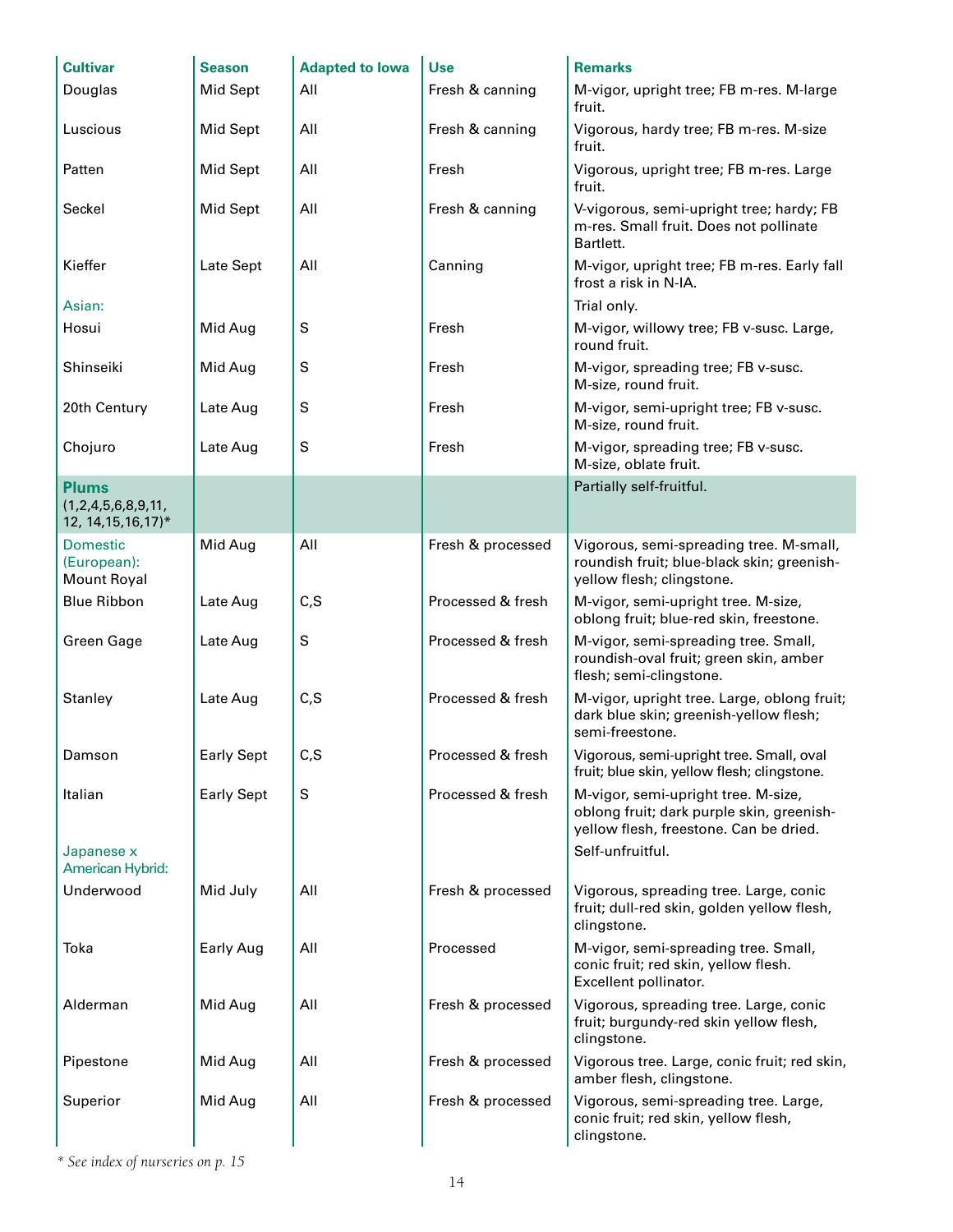#### **Mail Order Nurseries \***

1. Adams County Nursery<sup>z</sup> P.O. Box 108 26 Nursery Rd. Aspers, PA 17304 <http://www.acnursery.com>

#### 2.  $C & O$  Nursery<sup>z</sup> P.O. Box 116 Wenatchee, WA 98807-0116 <http://www.c-onursery.com>

- 3. Daisy Farms<sup>y</sup> 91098 - 60th Street Decatur, MI 49045 <http://www.daisyfarms.net>
- 4. Double A Vineyards<sup>y</sup> 10277 Christy Rd Fredonia, NY 14063 <https://doubleavineyards.com/>
- 5. Farmer Seed and Nursery 818 N.W. 4th St. Faribault, MN 55021 <http://www.farmerseed.com/index.asp>
- 6. Gurney's Seed & Nursery Co. 110 Capital Street Yankton, SD 57079 <http://gurneys.com/default.asp>
- 7. Hartmann's Plant Company<sup>y</sup> P.O. Box 100 Lacota, MI 49063-0100 <http://www.hartmannsplantcompany.com>
- 8. Henry Field's Seed & Nursery Co. 415 North Burnett Shenandoah, IA 51602 <http://henryfields.com/default.asp>
- 9. Hilltop Nurseries, Inc.<sup>2</sup> P.O. Box 538 60395 CR 681 Hartford, MI 49057-0578
- 10. Indiana Berry & Plant Co.<sup>y</sup> 5218 West 500 South Huntingburg, IN 47542 <http://www.inberry.com>
- 11. J.W. Jung Seed Company 335 S. High St. Randolph, WI 53957-0001 <http://www.jungseed.com>
- 12. Miller Nurseries 5060 West Lake Rd. Canandaigua, NY 14424 <http://www.millernurseries.com>
- 13. Nourse Farms,  $Inc.$ 41 River Rd. South Deerfield, MA 01373 <http://www.noursefarms.com>
- 14. Southmeadow Fruit Gardens P.O. Box 211 10603 Cleveland Ave Baroda, MI 49101 <http://www.southmeadowfruitgardens.com>

#### 15. Stark Brothers Nurseries & Orchards Co. P.O. Box 1800, Hwy 54 W. Louisiana, MO 63353 Home division: <http://www.starkbros.com/index.jsp>

- 16. Stark Brothers Nurseries & Orchards Co.<sup>2</sup> P.O. Box 398. Louisiana, MO 63353 Commercial division: <http://www.starkbros.com/wholesale.jsp>
- 17. VanWell Nursery<sup>z</sup> P.O. Box 1339 Wenatchee, WA 98807 <http://www.vanwell.net>

\*Disclaimer Clause: Listing of nurseries is not intended to be an endorsement to exclusion of other nurseries that may offer similar products.

z Nursery caters to commercial fruit tree growers, but individual trees or small quantities of plants can be purchased by home gardeners.

y Nursery caters to commercial small fruit growers, but small quantities of plants can be purcased by home gardeners.

x Nursery has separate home (complete line) and commercial (fruit trees only) division catalogs.